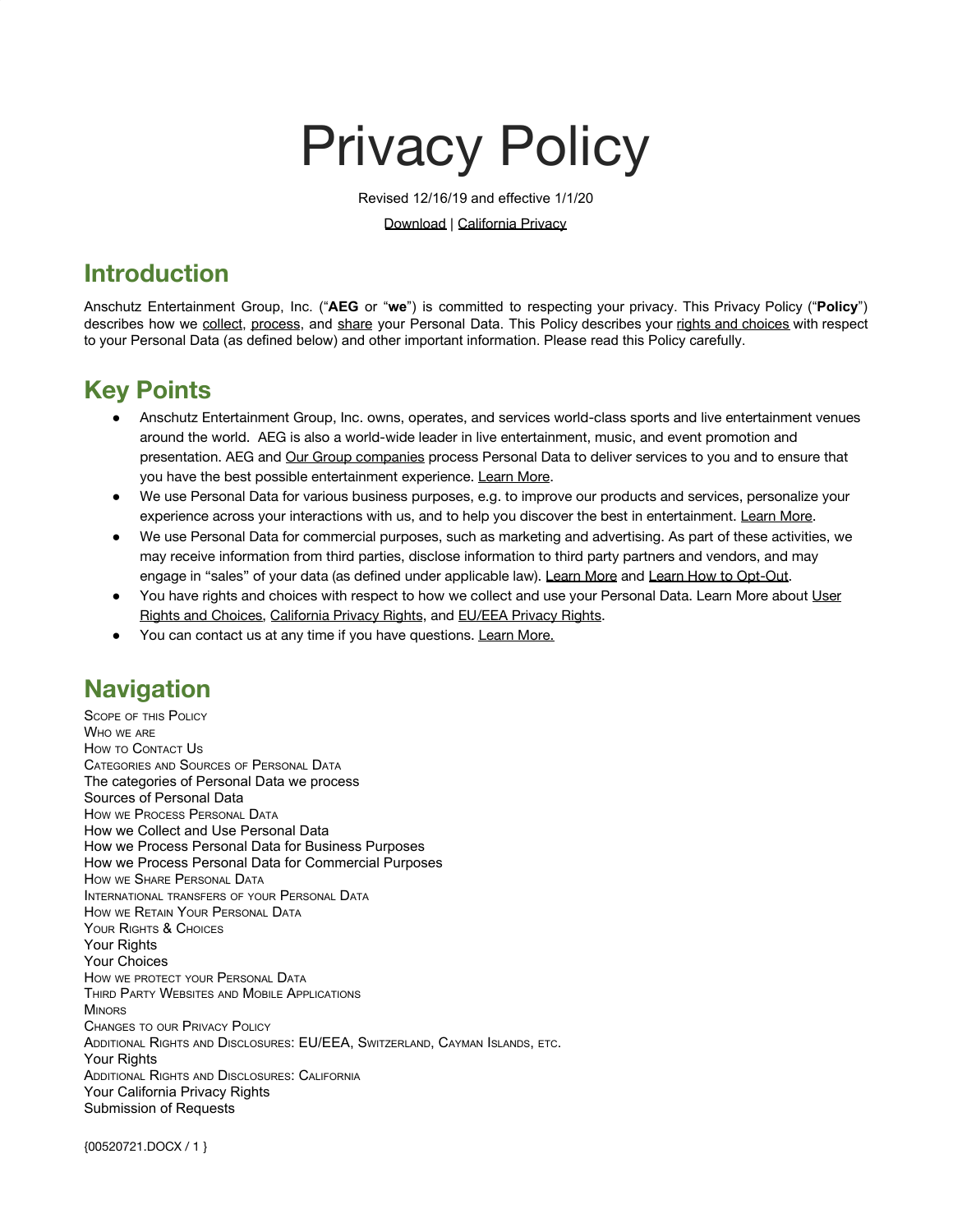[Verification of Requests](#page-14-0) [Data Processing](#page-14-1)

# <span id="page-1-2"></span>**Scope of this Policy**

This Policy applies to your use of our "Services," which include the following:

- Our "Offline Services"
	- o Services you use when you visit our Events or Venues , purchase a ticket for an event on-site, or otherwise visit a venue owned, operated, promoted, or serviced by Our Group (as defined below).
- Our "Digital Services"
	- $\circ$  Our products, services, or technology in venues and events we own or operate; and
	- $\circ$  Our websites, mobile applications, and other online services, including data collected when you interact with or reference our products/services or advertisements online, as well as via social media (e.g. when we correspond with you via social media, when we access information provided by social media platforms in relation to our pages on those platforms, or if you reference or interact with our Events and Venues (as defined below) on social media).

Note that certain third parties may be able to identify you across sites and services using the information they process, however, any such processing not done at the direction of AEG is outside the scope of this Policy.

### <span id="page-1-0"></span>**Who we are**

AEG and its affiliates, subsidiaries, and other parent companies under the various AEG brands described below and as may change from time to time (collectively, "**Our Group**") are the owner or operator of, or service provider for, various sports and live entertainment venues, events and properties (collectively, "**Events and Venues**") and teams. References to Our Group include (without limitation):

- AEG-owned and operated facilities and venues (such as STAPLES Center (Los Angeles, CA), Colosseum at Caesars Palace (Las Vegas, NV), StubHub Center (Carson, CA));
- AEG Facilities, LLC;
- AEG Global Partnerships, LLC;
- AEG-owned sports teams (including the LA Galaxy (MLS), the LA Kings (NHL), and Ontario Reign (AHL));
- AEG Presents, LLC; Goldenvoice, The Messina Group, Concerts West, The Bowery Presents, Madison House Presents, Zero Mile Presents, PromoWest, Winter Circle Productions, Frontier Touring, and each of their owned or operated venues and festivals; and
- Other current and future AEG affiliates, subsidiaries and parent company entities.

# <span id="page-1-1"></span>**How to Contact Us**

If you have any comments or questions about this Policy or privacy practices, please contact our Data Privacy Team at:

Anschutz Entertainment Group, Inc. Attn: Privacy 800 West Olympic Blvd., Suite 305 Los Angeles, CA 90015, U.S.A.

**General Inquiries and Data Update**s: [privacypolicy@aegworldwide.com](mailto:privacypolicy@aegworldwide.com)

**Data Rights Inquiries**: mail to the address above or click here

**Direct Marketing Disclosure Inquiries**: mail to the address above or email [privacypolicy@aegworldwide.com](mailto:privacypolicy@aegworldwide.com)

**Opt-Out of Data Sales**: click here or call 1-833-391-0116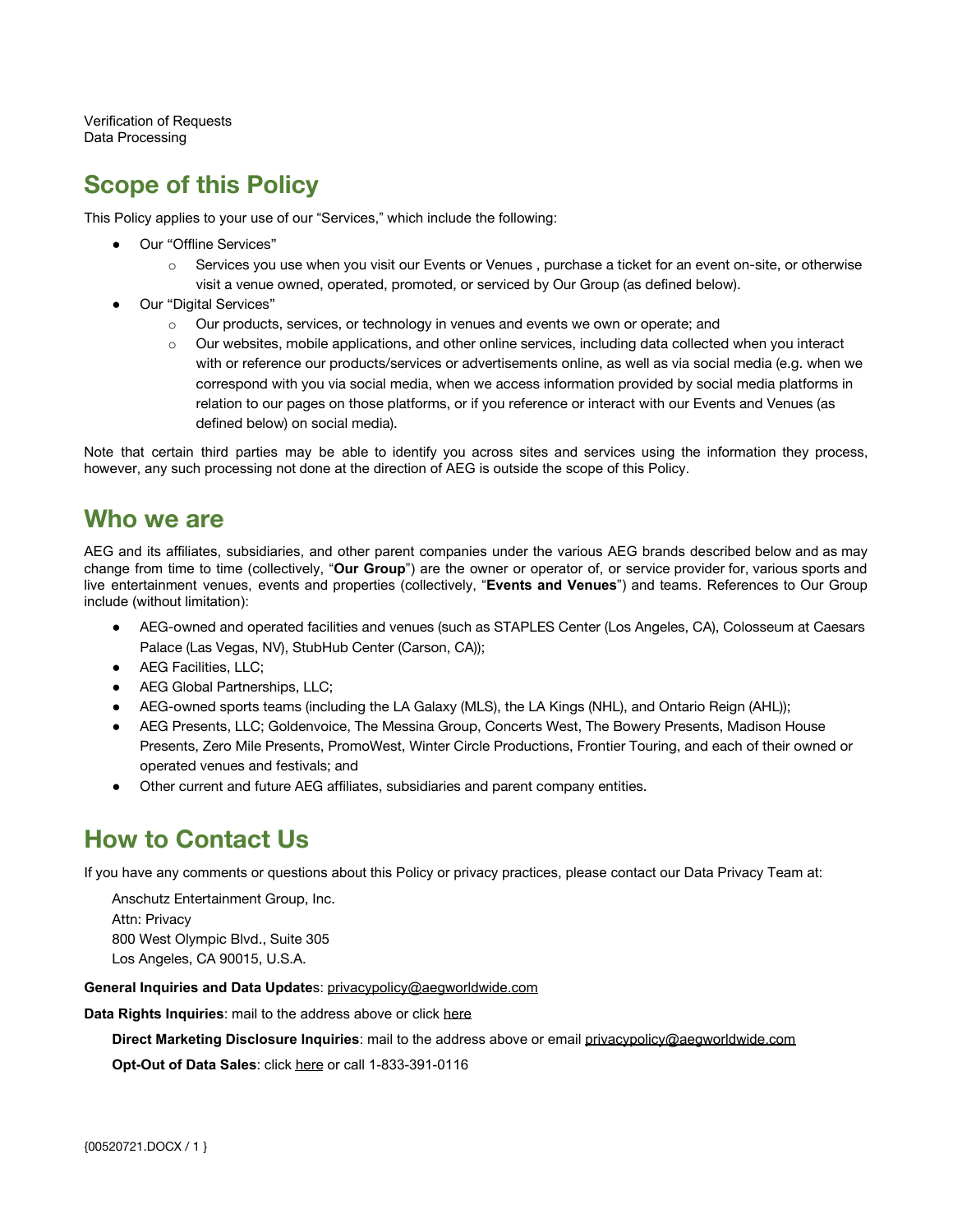# <span id="page-2-0"></span>**Categories and Sources of Personal Data**

The following describes how we process data relating to identified or identifiable individuals and households ("Personal Data"), including the categories of Personal Data, its sources, and the purposes for which we process that Personal Data.

#### <span id="page-2-1"></span>The categories of Personal Data we process

The categories of Personal Data we collect and use include (specific data are examples, and may change):

*Identity Data* Information such as your name; address; email address; telephone number; gender; date of birth, age and/or age range; account login details, e.g. username and password, avatar, or other account-related information; information you provide in connection with your application to be a vendor, volunteer, employee, or otherwise join or support our team; your identity, public profile, and similar information from social networks such as Facebook; and information such as unique IDs and similar data collected or derived from the use of tickets or RFID enabled products such as wristbands, and information about your vehicle (when you use certain parking facilities). *Contact Data* Identity Data that relates to Information about how we can communicate with you, such as email and physical addresses, social media handles, and information you provide to us when you contact us by email or when you communicate with us via social media. *Location Data* Information about your location, including "precise location data" (data from GPS, wi-fi triangulation, and similar) and "general location" (social media tags/posts, dates and times of your visit and which parts of our Events and Venues you visited, e.g. entrance location, entrance time, etc. relating to the use of a wristband at Events and Venues). *Device/Network Data* Browsing history, search history, and information regarding your interaction with a website, application, or advertisement (e.g. IP Address, MAC Address, SSIDs or other device identifiers or persistent identifiers), online user ID, device characteristics (such as browser/OS version), web server logs, application logs, browsing data, first party cookies, third party cookies, web beacons, clear gifs and pixel tags. *Commercial Data* Information about the Services we provide to you and about transactions you make with us or other companies for events and services at our Events and Venues (including for example, information about purchases, what has been provided to you, when and where and, if applicable, how much you paid) and similar information. *Inference Data* Personal Data used to create a profile about you reflecting your preferences, characteristics, psychological trends, predispositions, behavior, attitudes, intelligence, abilities, and aptitudes, market segments, likes, favorites and other data or analytics provided about you or your account by social media companies or data aggregators, including household data such as income, number of children, occupation, social grade, home ownership status, the products and services you use or intend to use or purchase, and your interests. *Financial Data* Information such as bank account details, payment card information, and information from credit reference agencies, including similar data defined in Cal Civ Code § 1798.80(e). *Audio/Visual Data* Recordings and images collected from our surveillance cameras when you visit Events and Venues and areas adjacent to them, as well as audio files and records, such as voice mails, call recordings, and the like. *Biometric Data* Images from facial recognition systems operated at Events and Venues (if any). Health Data Information about your health (for example when you are buying tickets for wheelchair accessible spaces, when you request a sign language interpreter, or when we are responding to an accident which may have happened at one of our Events and Venues). *Biographical Data* Data relating to professional and employment history, qualifications, and similar biographic information. *Government ID Data* Data relating to official government identification, such as driver's license or passport numbers, social security numbers, etc., including similar Identity Data included in Cal Civ Code § 1798.80(e).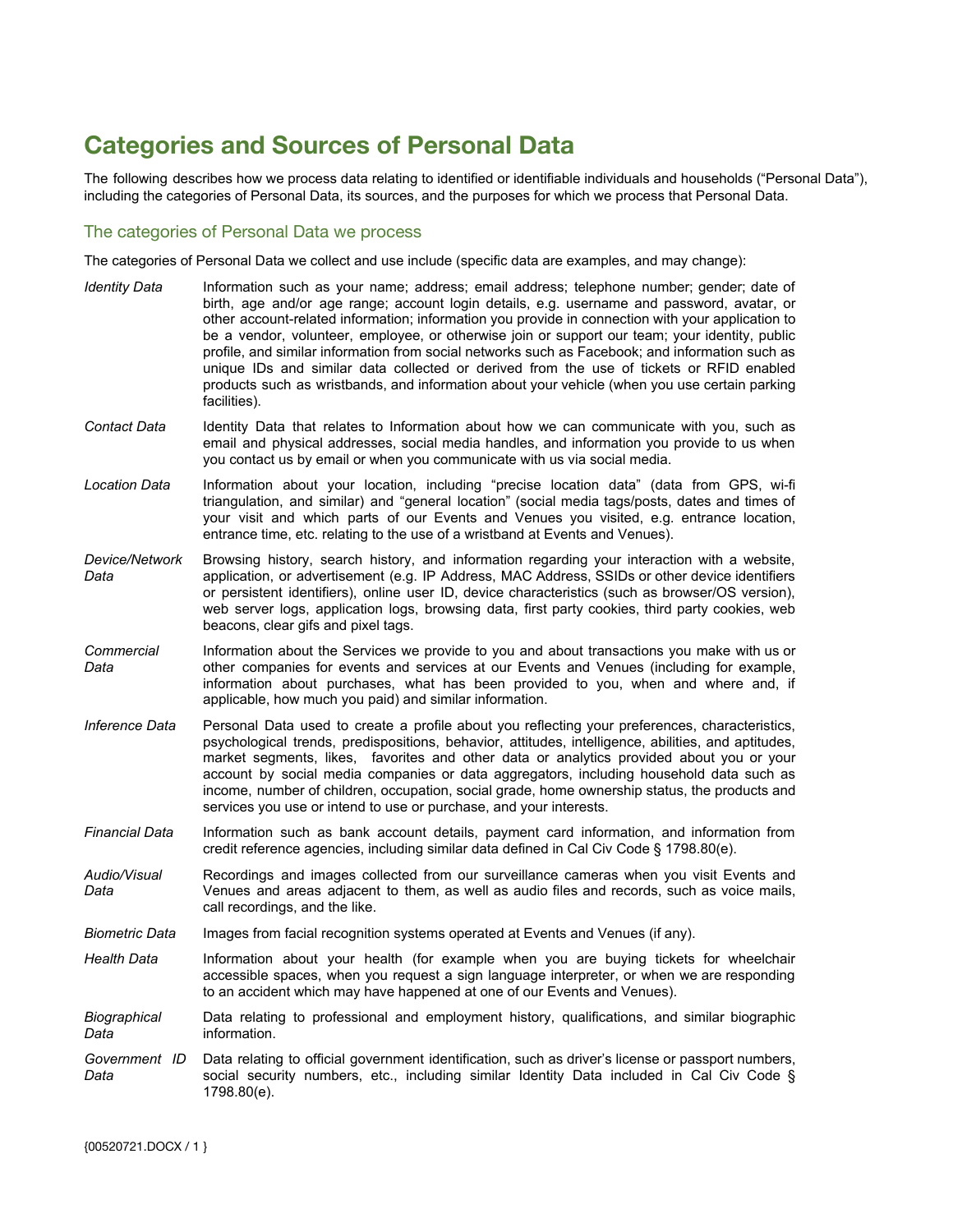| <b>User Content</b>             | Unstructured/free-form data that may include any category of Personal Data, e.g. data that you<br>give us in free text fields such as comment boxes, answers you provide when you participate in<br>sweepstakes, contests, votes and surveys, including any other Personal Data which you may<br>provide through or in connection with our Services.                                   |
|---------------------------------|----------------------------------------------------------------------------------------------------------------------------------------------------------------------------------------------------------------------------------------------------------------------------------------------------------------------------------------------------------------------------------------|
| Protected<br>Category Data      | Characteristics of protected classifications under California or federal law, e.g. race, national<br>origin, religion, gender, or sexual orientation.                                                                                                                                                                                                                                  |
| <b>Special</b><br>Category Data | Personal Data subject to GDPR and similar laws revealing racial or ethnic origin, political<br>opinions, religious or philosophical beliefs, or trade union membership, and the processing of<br>genetic data, biometric data for the purpose of uniquely identifying a natural person, data<br>concerning health or data concerning a natural person's sex life or sexual orientation |

#### <span id="page-3-2"></span>Sources of Personal Data

We collect Personal Data from various sources, which vary depending on the context in which we process that Personal Data:

| Data you provide us                                     | We will receive your Personal Data when you provide them to us, when you purchase our<br>products or services, or complete a transaction via our Services, or when you otherwise<br>use our Services.                                                                                                                                                                                                                                                                          |
|---------------------------------------------------------|--------------------------------------------------------------------------------------------------------------------------------------------------------------------------------------------------------------------------------------------------------------------------------------------------------------------------------------------------------------------------------------------------------------------------------------------------------------------------------|
| Data we collect<br>automatically                        | We collect Personal Data about or generated by any device you have used to access our<br>Services, the websites or mobile applications of other companies in Our Group, the<br>websites of any ticketing service provider used to purchase a ticket to our Events and<br>Venues, or when you use WiFi at any of our Events and Venues.                                                                                                                                         |
| Data we receive<br>from Service<br>Providers            | We receive Personal Data from ticket agents such as AXS, Elevate, Ticketmaster and<br>others, who transfer Personal Data to us when you purchase a ticket from them for our<br>Events and Venues, and other service providers performing services on our behalf.                                                                                                                                                                                                               |
| Data we receive<br>from promoters and<br>event partners | We receive Personal Data from Event promoters, producers, and other partners or similar<br>parties that provide us information in connection with products and services you purchase<br>from them, or when you express interests (e.g. team preference or mailing list sign up) that<br>relate to Our Group.                                                                                                                                                                   |
| Data we receive<br>from aggregators<br>and advertisers  | We receive Personal Data from ad networks, data brokers, behavioral advertising vendors,<br>market research, and social media companies or similar companies who provide us with<br>additional Personal Data about you and your household, demographics, preferences, etc.                                                                                                                                                                                                     |
| Data we receive<br>from social media<br>companies       | We receive Personal Data from Facebook and other social media companies who may<br>transfer Personal Data to us when you register for one of our Services, or interact with that<br>social media company on or in connection with our Services, Events and Venues.                                                                                                                                                                                                             |
| Data we create or<br>infer                              | We, certain partners, social media companies, and third parties operating on our behalf,<br>create and infer Personal Data such as Inference Data or Aggregate Data based on our<br>observations or analysis of other Personal Data processed under this Policy, and we may<br>correlate this data with other data we process about you. We may combine any Personal<br>Data about you that we receive from you, from other companies in Our Group, and from<br>third parties. |

# <span id="page-3-1"></span>**How We Process Personal Data**

When you use our Services, we process your Personal Data in specific contexts and for certain specified purposes, as well as for our general [business purposes](#page-7-0) and, in some cases, for [commercial purposes.](#page-8-0)

#### <span id="page-3-0"></span>How We Collect and Use Personal Data

We collect and process Personal Data in several contexts when you use our Services, including:

- When you make a purchase or other transaction through our Services
- When you attend our Events Venues
- Closed Circuit Television (CCTV)
- When you access or use our Digital Services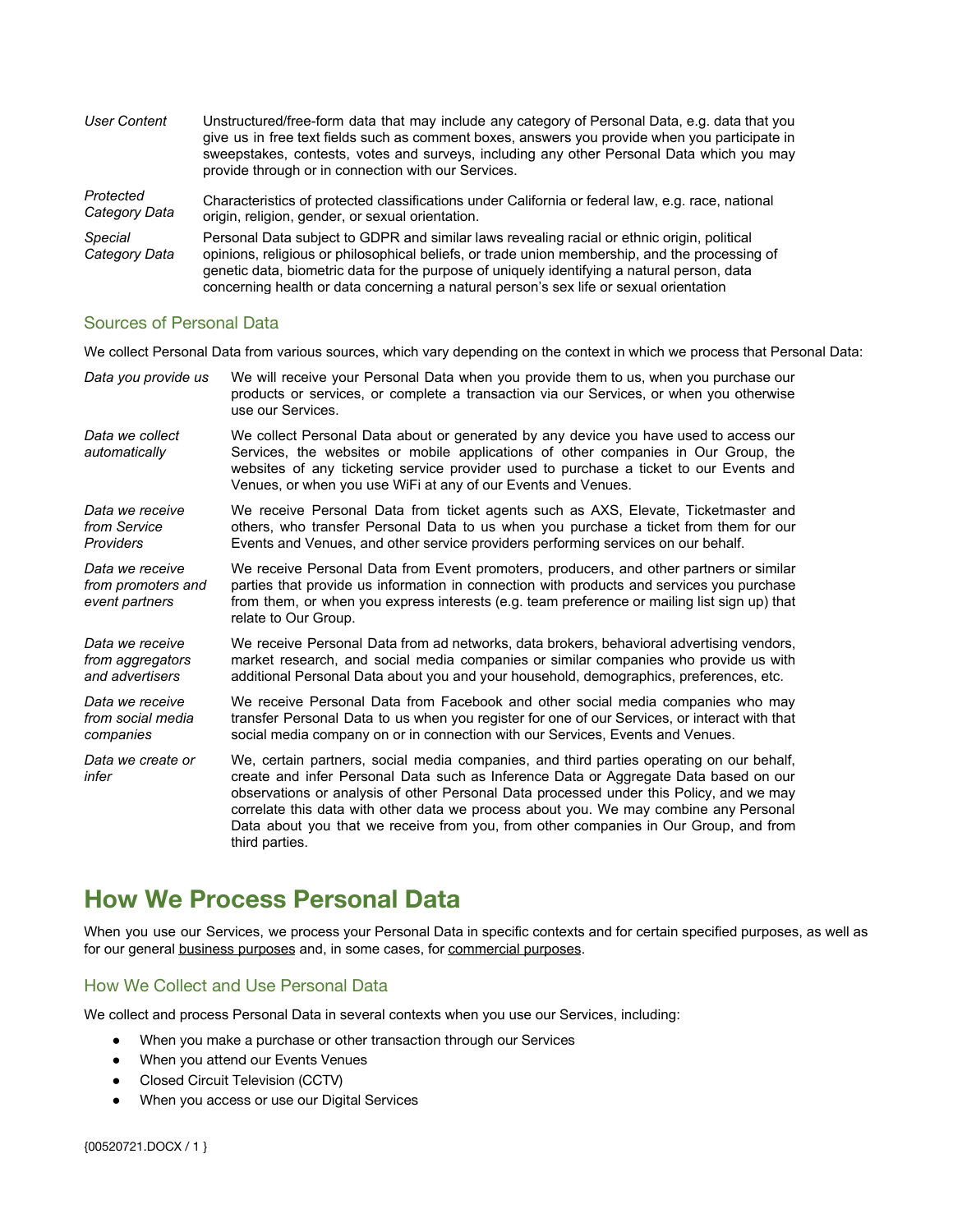- Cookies and other tracking technologies
- When you enter a contest or other promotion
- When you contact us or submit information to us
- **Feedback and Surveys**
- Applications for employment or to provide services

See below for more information regarding the context in which we process Personal Data.

#### <span id="page-4-0"></span>*When you make a purchase or other transaction through our Service*

We generally process Identity Data, Financial Data, Commercial Data and Contact Data when you engage in a purchase and sale transaction. We process this Personal Data as necessary to perform or initiate a contract with you, process your order and payment, and carry out fulfillment and delivery. In addition, we may also collect or create Device/Network Data and Inference Data. This data, together with other data we collect in this context is used as necessary in connection with certain legitimate business interests, such as:

- ensuring the security of our Services and to prevent fraud;
- providing you with information about our Services, to contact you about administrative matters, to manage and respond to any queries or complaints you make or any correspondence you send us.

We may also use Identity Data, Financial Data, Commercial Data, Contact Data, and Device/Network Data collected in this context for our [Commercial Purposes](#page-8-0).

#### <span id="page-4-1"></span>*When you attend our Events and Venues*

We generally process Identity Data, Commercial Data, Financial Data, and Contact Data when you interact with us Offline at our Events and Venues. Additionally, when you use electronic or RFID ticketing technologies, or use in-venue Digital Services, we will collect Device/Network Data (see below for additional information regarding our Digital Services). If you use biometric access or identification technologies, we collect and use Biometric Data as necessary to grant you access to the Events and Venues and provide the services or products you have purchased.

We may process this data in combination with Inference Data and Location Data that we collect and/or create as necessary in connection with certain legitimate business interests in:

- verifying your identity for authentication and security purposes;
- helping us to ensure our customers are genuine and to prevent fraud;
- to help us to return lost property to its rightful owner; and
- managing access to specific areas of our Events and Venues.

Note, in certain cases, we may collect Health Data or Biometric Data. Health Data is generally used so that we can provide you with tailored services (for example, a wheelchair accessible space or a sign language interpreter) or to help us investigate an incident which may have taken place at our Events and Venues. Biometric Data may be collected in connection with biometric access technologies, and is used for access control, creating aggregate data, personalization, or other [Business](#page-7-0) [Purposes](#page-7-0). In each case, where consent is required by law, we will process this information only with appropriate consent.

We may also use Identity Data, Commercial Data, and Contact Data collected in this context for [Commercial Purposes](#page-8-0).

#### *Closed Circuit Television (CCTV)*

We may operate CCTV or security cameras on and adiacent to our Events and Venues. In connection with these systems, we collect and/or create Audio/Visual Data in connection with certain legitimate business interests, such as:

- preventing and detecting crime and to keep people who visit and work at our Events and Venues safe and secure;
- recording and investigating health and safety and other incidents which have happened or may have happened at our Events and Venues;
- counting the numbers of people who visit our Events and Venues and to analyze flows of people around the Events and Venues for safety and commercial purposes using software which analyzes CCTV camera images; and
- creating aggregate data.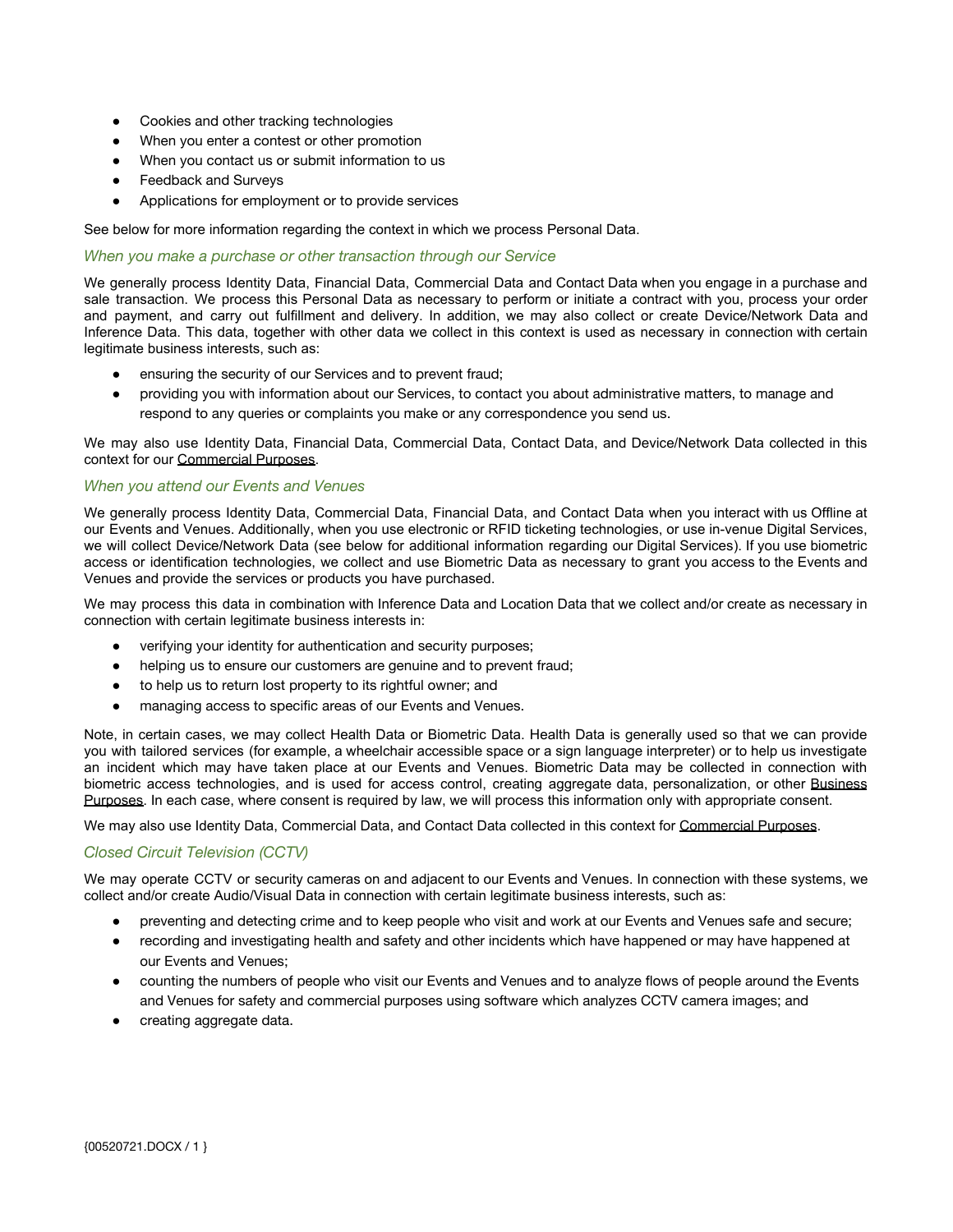#### <span id="page-5-1"></span>*When you access or use our Digital Services*

When you use our online or in-venue Digital Services, we automatically collect and process Device/Network Data. We use this data as necessary to initiate or fulfill your requests for certain features or functions through our Services, such as keeping you logged in, delivering pages, etc.

In addition to Device/Network Data, we may also collect and process Contact Data, Identity Data and Inference Data that we collect, create, and/or receive (including through the use of cookies and similar [technologies\)](#page-5-0). We typically use this data as necessary in connection with certain legitimate business interests, such as:

- ensuring the security of our websites, mobile applications and other technology systems; and
- analyzing the use of our Services, including navigation patterns, clicks, etc. to help understand and make improvements to the Services.

Some Digital Services may, with your consent, process Location Data. We use this data, together with Inference Data, and Device/Network Data in order to determine your proximity to portions of our Events and Venues, provide directions and contextual information to you, and other features that require the use of location. We may also use this information in connection with our legitimate business interests, such as, creating aggregate information about users' location and patterns, which we use to help improve our Events and Venues and other Services. Note, Location Data may be required in order for you to use certain Features of our Digital Services.

We may also process Identity Data, Contact Data, and User Content if you interact with or identify us, or relevant promoters, artists, sponsors or other partners on social media platforms. Additionally, Personal Data processed when you [Submit](#page-6-0) [Information to us](#page-6-0) or [Complete a Purchase or Transaction](#page-4-0) (among others) may involve processing through Digital Services.

We may use Identity Data, Device/Network Data, Location Data, Inference Data and Contact Data collected through our Digital Services for [Commercial Purposes.](#page-8-0)

#### <span id="page-5-0"></span>*Cookies and other tracking technologies*

We use cookies and similar technologies on our Digital Services. These technologies can be used to collect or create Identity Data, Device/Network Data, Contact Data, or Inference Data. Third parties may be allowed to view, edit, or set their own cookies or place web beacons on our websites. Cookies and web beacons allow us and third parties to distinguish you from other users of our websites, and some of these technologies can be used by us and/or our third party partners to identify you across platforms, devices, sites, and services. Third parties may engage in [targeted advertising](#page-9-1) using this data.

We and authorized third parties may use cookies and similar technologies for the following purposes:

- for "essential" or "functional" purposes, such as to enable certain features of our Digital Services (for example, to allow a customer to maintain a basket when they are shopping at an online store);
- for "analytics" purposes, such as to analyze the traffic to and on our Digital Services (for example, we can count how many people have looked at a specific page, or see how visitors move around the website when they use it, what website they visited prior to visiting our website, and use this information to understand user behaviors and improve the design and functionality of the website); and
- for "retargeting" or similar advertising or commercial purposes, such as:
	- $\circ$  for social media integration e.g. via third-party social media cookies, or when you share information using a social media sharing button or "like" button on our Services or you link your account or engage with our content on or through a social networking website such as Facebook or Twitter; and
	- $\circ$  to collect information about your preferences and demographics to help target advertisements which are more likely to be of interest to you using behavioral advertising;
	- o to allow us to carry out retargeting (this includes, for example, when advertisements are presented to you for products or services which you have previously looked at on a website but have not purchased).

The use of these technologies by third parties may be subject to their own privacy policies and is not covered by this Policy, except as required by law.

We may also use your Identity Data, Device/Network Data, Inference Data and Contact Data collected in this context for Commercial Purposes.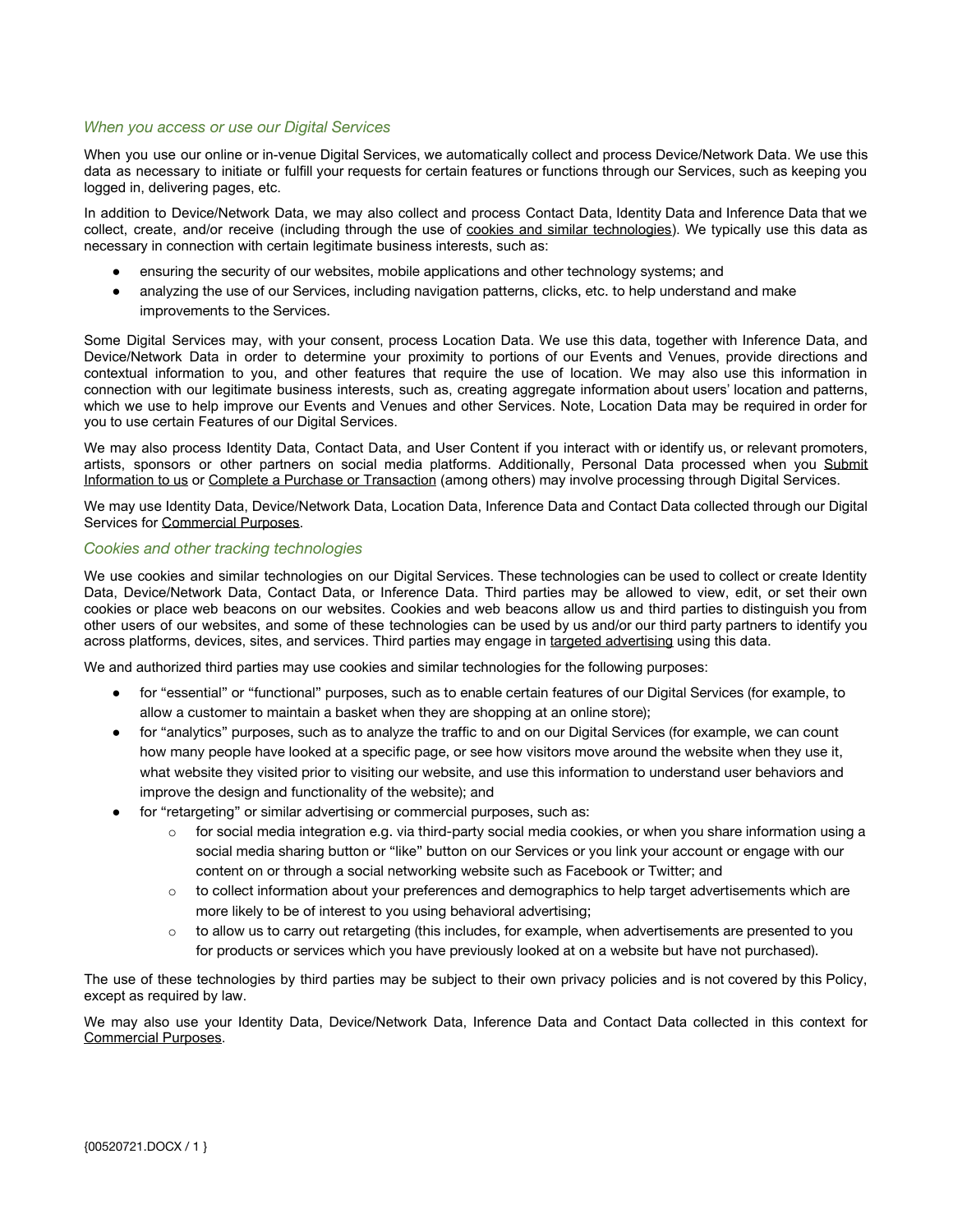#### <span id="page-6-1"></span>*When you enter a contest or other promotion*

We collect and process Identity Data, Contact Data, and User Content as necessary to process your request to enter the contest, or take part in a promotion, notify you if you have won or to process delivery of a prize or for other related purposes.

In addition, we may process this information in connection with our legitimate business interests, such as:

- verifying your identity for authentication and security purposes (in which case we may process Government ID Data to complete verification); and
- helping us to ensure our customers are genuine and to prevent fraud.

Note, if you win a contest/sweepstakes, we may publicly post some of your data on our website or mobile application (for example acceptance of a prize may also require you to allow us to post publicly some of your Personal Data such as on a winners' page). Where required by law, your information will not be posted without your consent. We use this Identity Data, Contact Data, and User Content information for [Commercial Purposes](#page-8-0), unless prohibited by law.

#### <span id="page-6-0"></span>*When you contact us or submit information to us*

We collect and process Identity Data, Contact Data, and User Content as necessary to address your request, fulfill the business purpose for which that information was provided, or for other related purposes. This information is primarily used to respond to your request, and to otherwise fulfill our contract or communicate with you, as appropriate.

Additionally where you consent or if otherwise permitted by law, we may send you marketing communications as described further below, and use this information for [Commercial Purposes](#page-8-0).

#### <span id="page-6-2"></span>*Feedback and Surveys*

We generally process Identity Data, Contact Data, Inference Data, and User Content collected in connection with guest surveys or questionnaires. We generally process this Personal Data as necessary to respond to guest requests/concerns, create aggregate analytics regarding guest satisfaction, or to allow our third-party partners to communicate with guests. Feedback/Survey data may be made available to certain third-party partners, who may use it for their own purposes. We may also store and analyze feedback for our purposes, for example, to personalize the Services, and help recommend relevant offers or services.

We may also use the Identity Data, Contact Data, Inference Data, and User Content collected in this context for [Commercial](#page-8-0) [Purposes](#page-8-0).

#### *Employment & Service Provider Applications*

We may process Identity Data, Contact Data, Government ID Data, Protected Category Data, Biographical Data, Inference Data, User Content, Financial Data, and Health Data (which may include Special Category Data) in connection with your application to be a vendor, volunteer, employee, or otherwise join or support our team. We process this Personal Data primarily in connection with the assessment and creation of the personnel relationship, and to the extent permitted by applicable law, or with your consent or where authorized by law, and subject to your rights and [choices](#page-10-0), we may process Personal Data in accordance with our legitimate business interests, as follows:

- We may use your Contact Data as necessary to process your application, contact you regarding this or other future application/vendor/work opportunities, or similar matters.
- The assessment of your application may involve the creation and processing of Inference Data based on your Identity Data, Contact Data, Biographical Data, and User Content in order to evaluate your prospective engagement, assess skills alignment, qualifications, and similar matters. Inference Data does not include Special Category Data, Health Data, or Special Category Data.
- To the extent permitted under applicable law, the processing of your Personal Data in connection with application evaluation may involve the use of automated decision-making that may extract relevant information and rate applications based on their conformity with requirements. In some cases, automated processing may reject or place a low rating on applications that are found to not meet requirements of a given engagement.

**Please Note:** Once you are engaged or employed by Our Group, your Personal Data may be subject to applicable internal privacy policies of Our Group. Please review these Privacy Polices for additional information, where applicable.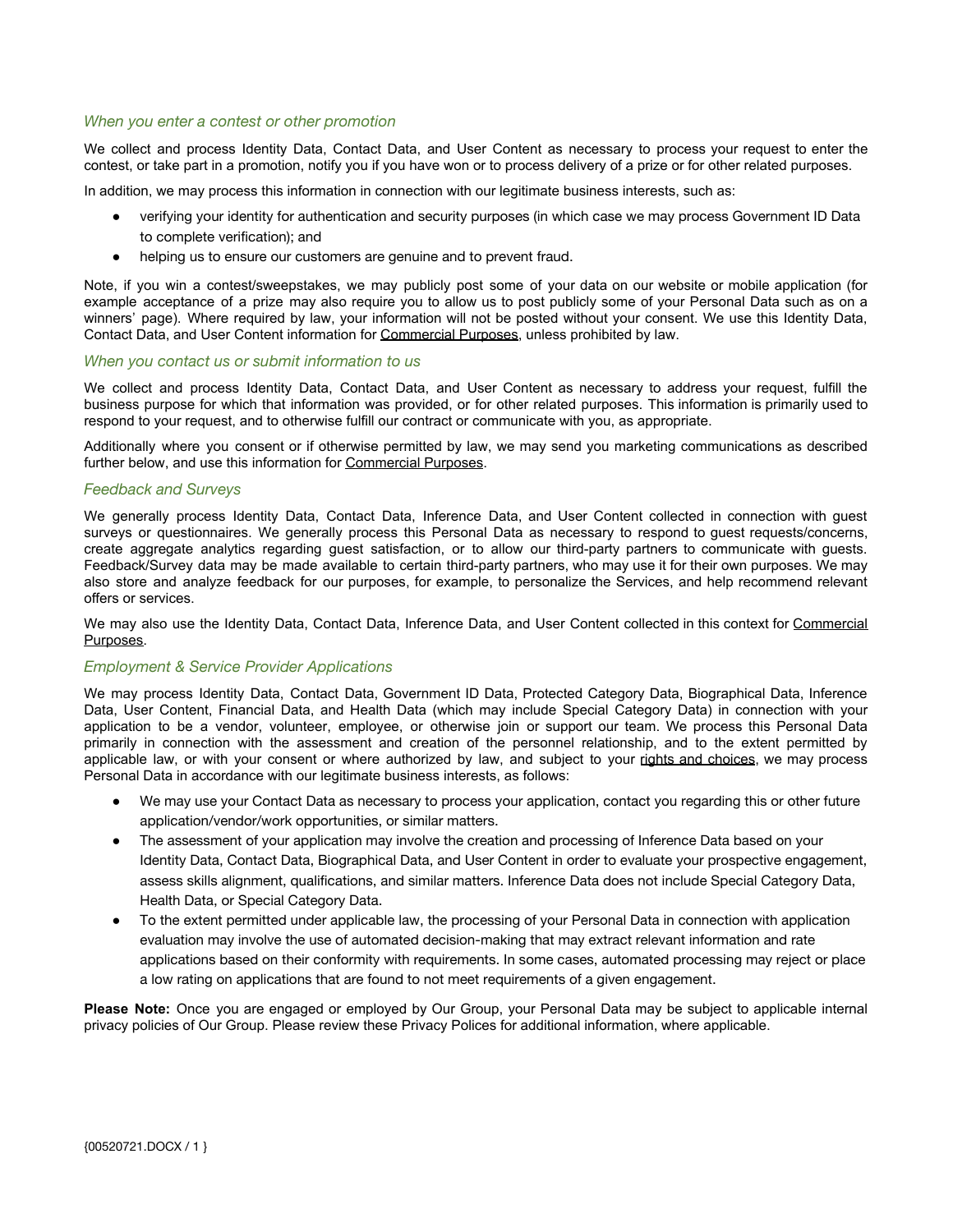#### <span id="page-7-0"></span>How We Process Personal Data for Business Purposes

We and our Service Providers process Personal Data we hold for numerous business purposes, depending on the context of collection, your [rights and choices](#page-10-0), and our legitimate business interests. For example, we generally process Personal Data:

- In connection with providing our Services, supporting events you attend, and fulfilling our contractual obligations to you
- To maintain the quality and stability of, and generally improve, our Services
- To secure our Events, Venues and Services, and prevent fraud
- To personalize the Services, and in connection with marketing and advertising, including behavioral advertising
- To compile aggregate statistics regarding the use of the Services, and for research and market analysis
- To comply with the law, and for other purposes in the public interest

#### *Service Provision and Contractual Obligations*

We process any Personal Data as is necessary to provide our Services, to provide you with the products and services you purchase or request, authenticate users and their rights to access the Services, as otherwise necessary to fulfill our contractual obligations to you, and provide you with the information, features, and services you request. Additionally, we use information to authenticate your right to access our Events and Venues, deliver products and services, and for other related matters. Similarly, we may use Personal Data as necessary to audit compliance, and log or measure aspects of service delivery (e.g. to document ad impressions).

#### *Internal Processing and Service Improvement*

We may use any Personal Data we process through our Services as necessary in connection with our legitimate business interests in improving the design of our Service, understanding how are Services are used or function, for customer service purposes, in connection with logs and metadata relating to service use, and for debugging and similar purposes relating our identification of errors and improving the stability of the Service. Additionally, we may use Personal Data to understand what parts of our Service are most relevant to Users, how Users interact with various aspects of our Service, and how our Service performs.

#### *Security and Incident Detection*

Whether online or off, we work to ensure that our Services are secure. We may process any Personal Data we collect in connection with our legitimate business interest in ensuring that our Events and Venues are secure, identify and prevent crime, prevent fraud, and ensure the safety of our guests. Similarly, we process Personal Data on our Digital Services as necessary to detect security incidents, protect against, and respond to malicious, deceptive, fraudulent, or illegal activity. We may analyze network traffic, device patterns and characteristics, maintain and analyze logs and process similar Personal Data in connection with our information security activities.

#### *Compliance, Health, Safety, Public Interest*

We may also process any Personal Data as necessary to comply with our legal obligations, such as where you exercise your rights under data protection law and make requests, for the establishment and defense of legal claims, or where we must comply with our legal obligations, lawful requests from government or law enforcement officials, and as may be required to meet national security or law enforcement requirements or prevent illegal activity. We may also process data to protect the vital interests of individuals, or on certain public interest grounds, each to the extent allowed under applicable law. Please see the data sharing section for more information about how we disclose Personal Data in extraordinary circumstances.

#### *Aggregated data*

We process Personal Data about our customers and users in order to identify trends (to create aggregated and anonymized data about our customers/users, buying and spending habits, use of our Services, and other similar information ("**Aggregated Data**"). We may pass Aggregated Data to the third parties referred to in the section below to give them a better understanding of our business and to bring you a better service. Aggregated Data will not contain information from which you may be personally identified.

#### <span id="page-7-1"></span>*Personalization*

We process certain Personal Data as necessary in connection with our legitimate business interest in personalizing our Digital Services. For example, aspects of the Digital Services may be customized to you so that it displays your name and other appearance or display preferences, to display content that you have interacted with in the past, or to display content that we think may be of interest to you based on your interactions with our Digital Services and other content. This processing may involve the creation and use of Inference Data relating to your preferences.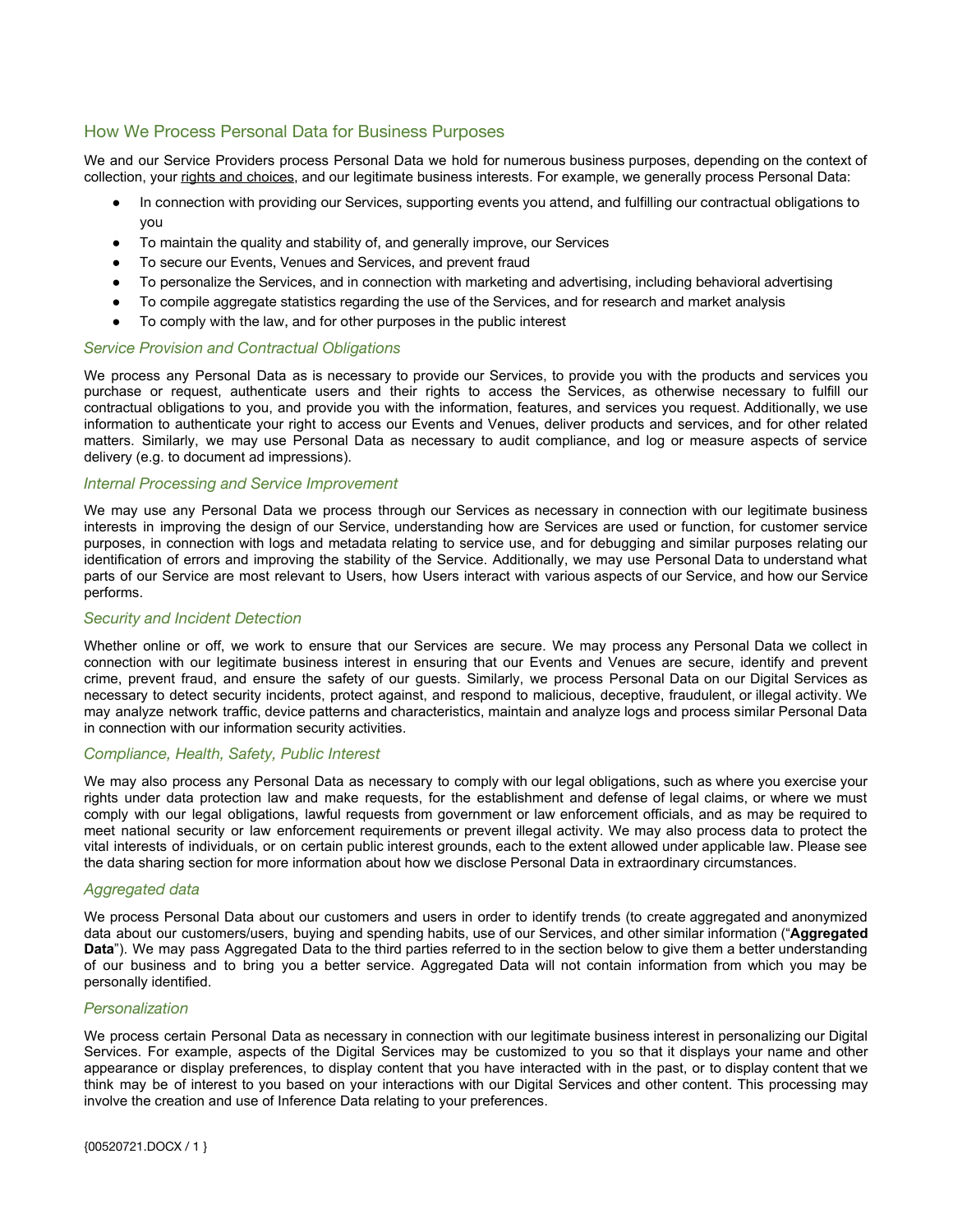#### *Other Business Purposes*

If we process Personal Data in connection with our Service in a way not described in this Privacy Notice, this Privacy Notice will still apply generally (e.g. with respect to your rights and choices) unless otherwise stated at collection. We will process such information in accordance with the notice provided at the time of collection or in a manner that is necessary and proportionate to achieve the operational purpose for which the personal information was collected or processed or for another operational purpose that is compatible with the context in which the personal information was collected.

#### <span id="page-8-0"></span>How We Process Personal Data for Commercial Purposes

We and certain third parties process Personal Data we hold for certain purposes, depending on the context of collection and your [rights and choices](#page-10-0):

- **Marketing communications**
- To create marketing profiles
- In connection with online advertising, including targeted advertising
- Data sales

#### <span id="page-8-1"></span>*Consumer Profiles*

Entertainment is personal, and we are always working to help you find the best concerts, festivals, sports, and other events for you to enjoy. In order to understand our customers' preferences, and better recommend products and services that are personalized to our prior customers, we may create a "**Consumer Profile**" by linking together and analyzing Personal Data collected in the following contexts:

- [When you make a purchase or other transaction through our Service](#page-4-0)
- [When you attend our Events Venues](#page-4-1)
- [When you access or use our Digital Services](#page-5-1)
- [Cookies and other tracking technologies](#page-5-0)
- [When you enter a contest or other promotion](#page-6-1)
- [When you contact us or submit information to us](#page-6-0)
- [Feedback and Surveys](#page-6-2)

We may also augment Consumer Profiles with Personal Data that we create (such as Inference Data) or that we receive from Our Group or third parties, and may include Personal Data such as information about Services you have used or purchased previously, information about when you have visited our Events and Venues in the past and which parts of the building you visited or events you attended, demographic data and data from your social media profiles.

We use Consumer Profiles for our legitimate interests in market research and statistical analysis in connection with the improvement of our Services. For example, we may analyze the Personal Data of people who have purchased tickets for a particular future event that we promote, operate, provide services for, or that is hosted at one of our Events and Venues, and then compare them with other people in our database. If we identify people in our database who have similar Personal Data to the original purchasers, we may then target marketing about that event to the new people we have identified in our database, for example by sending direct marketing emails. We may conduct the profiling and send the direct marketing emails automatically. We may also use this information for other Commercial Purposes.

#### <span id="page-8-2"></span>*Marketing Communications*

Consistent with our legitimate business interests, we (or if appropriate, certain third-parties) may send you marketing and promotional communications if you sign up for such communications or purchase products or services from us. For example, we may process Contact Data and Identity Data when you opt-in to receive marketing communications via email or SMS. Where allowed, we may also send you these communications without opt-in, for example, you may receive email marketing communications if you register for our Services or for a promotion, or in connection with your communications with or submission of User Content to us. Similarly, we may also collect Device/Network Data and Contact Data so that we can determine whether you have opened an email or otherwise interacted with our communications, and we may generate Inference Data based on these interactions.

Marketing communications may be [personalized](#page-7-1) or customized based on your [Consumer](#page-8-1) Profile. We may also process this Personal Data for targeted [advertising](#page-9-1). However, where consent to processing is required by law, we will link and process this information for targeted advertising only with appropriate consent.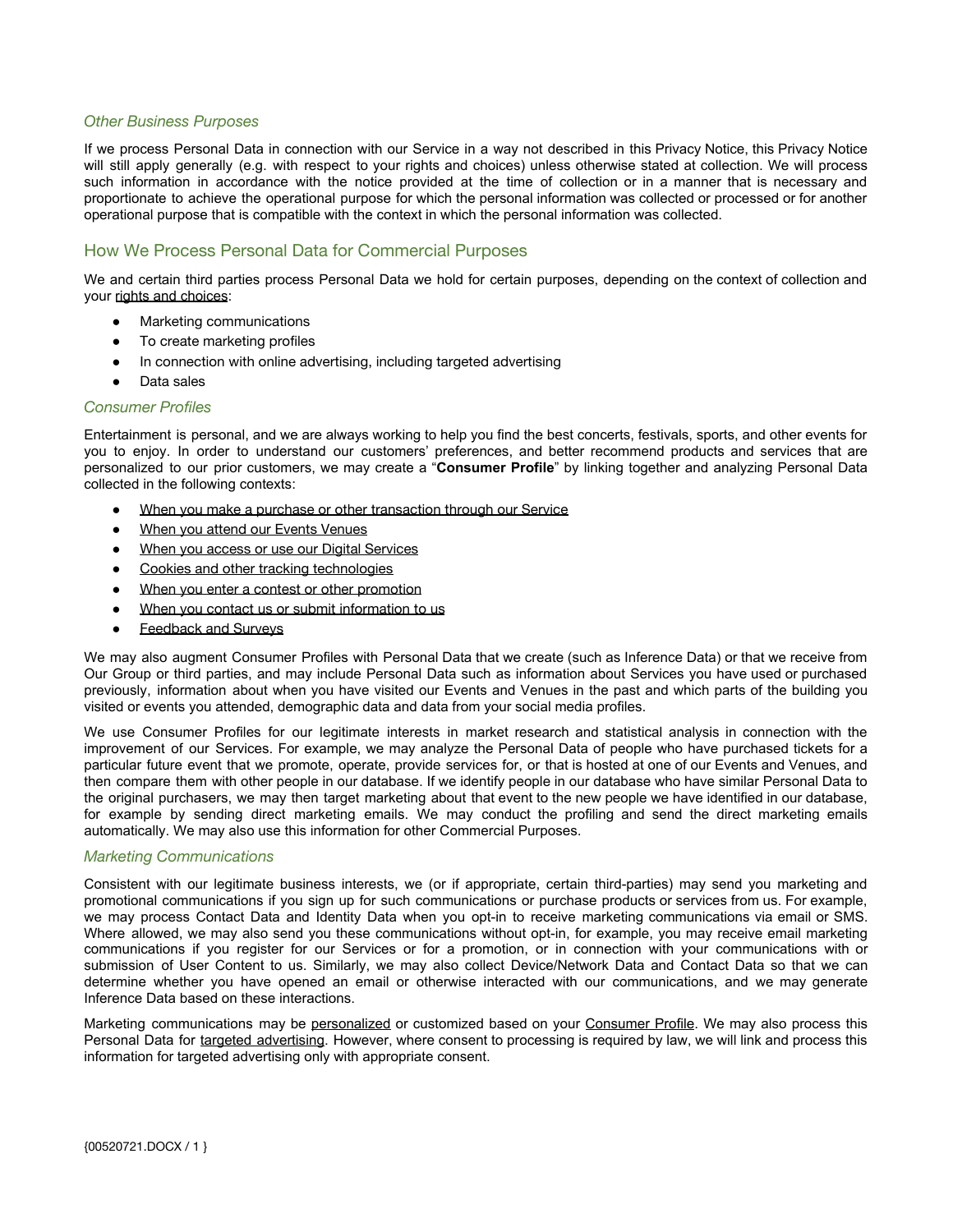#### <span id="page-9-1"></span>*Targeted Advertising*

Our Group, and certain third parties operating on or through our Services, may engage in targeted advertising. This form of advertising includes various parties and services providers, including third party data controllers, engaged in the processing of Personal Data in connection with advertising. These parties may be able to identify you across sites, devices, and over time.

The parties that control the processing of Personal Data for targeted advertising purposes may create or leverage information derived from [Personalization](#page-7-1), [Consumer](#page-8-1) Profiles, and Marketing [Communications](#page-8-2). In some cases, these parties may also develop and assess aspects of a Consumer Profile about you to determine whether you are a type of person a company wants to advertise to, and determine whether and how ads you see are effective. These third parties may augment your profile with demographic and other Inference Data derived from these observations, and may also track whether you view, interact with, or how often you have seen an ad, or whether you complete a purchase for a good or services you were shown in an advertisement.

We generally use targeted advertising for the purpose of marketing our Services and third-party goods and services, to send marketing communications, including by creating custom marketing audiences on third-party websites (such as Facebook).

#### <span id="page-9-2"></span>*Data Sales*

Certain Commercial Processing purposes involve "sales" of data as defined by applicable law. For example, we may "sell" (as defined by applicable law) certain Personal Data when we engage in marketing campaigns with or on behalf of sponsors, conduct targeted advertising, or we may sell or grant access to Personal Data to our marketing partners, artists, promoters, and other advertisers.

See the [California Rights & Disclosures](#page-13-0) section for a list of categories of Personal Data sold.

### <span id="page-9-0"></span>**How We Share Personal Data**

- *Our Group* In order to streamline certain business operations, improve Service personalization and behavioral marketing, develop products and services that better meet the interests and needs of our customers, and promote information we believe will be of interest to you, we will share your Personal Data with other companies in Our Group, as well as any other current or future affiliated entities, subsidiaries, and parent companies of AEG.
- *Service Providers* In connection with our general business operations, product/service improvements, to enable certain features, and in connection with our other legitimate business interests and business purposes, we may share your Personal Data with service providers who provide certain services or process data on our behalf. For example, we may use cloud-based hosting providers to host our Service or may disclose information as part of our own internal operations or other business purposes (which may include the legitimate interests and business purposes of the Service Provider themselves).

See the California Rights & [Disclosures](#page-13-0) section for a list of categories of Personal Data disclosed for Business Purposes.

*Social Media Platforms* In order to improve personalization, deliver more relevant advertisements, and develop better products and services, we may share certain Personal Data with current or future affiliated entities and trusted third parties for marketing, advertising, or other commercial purposes, and we may allow third parties (such as Facebook and social media advertisers, ad exchanges, data management platforms, or ad servers) to operate on our Services and process data for targeted [advertising.](#page-9-1) These transfers may be made for [Commercial Purposes](#page-8-0) and in connection with [Data Sales](#page-9-2).

> Additionally, If you use any social media plugin, API, or other similar feature, use an event hashtag or similar link, or otherwise interact with us or our Services via social media, we may make your post available on our Services or to the general public. We may share, rebroadcast, or redisplay Personal Data or other information in the post to the extent permitted by the relevant social media service.

*Promoters, Artists, Sponsors* Where allowed by law, or with your consent, we will share your Personal Data with other trusted third parties, for example the artists, promoters or sponsors we work with. In certain cases, these parties may use your Personal Data for marketing or promotional purposes by sending you information about related products or services that may be of interest to you. We may share Personal Data with these parties for [Commercial Purposes](#page-8-0) and in connection with [Data Sales](#page-9-2).

*Data Aggregators* In connection with our marketing operations, and subject to your rights and [choices](#page-10-0), we may share certain Personal Data with data aggregators for [Commercial](#page-8-0) Purposes and in connection with Data [Sales.](#page-9-2) These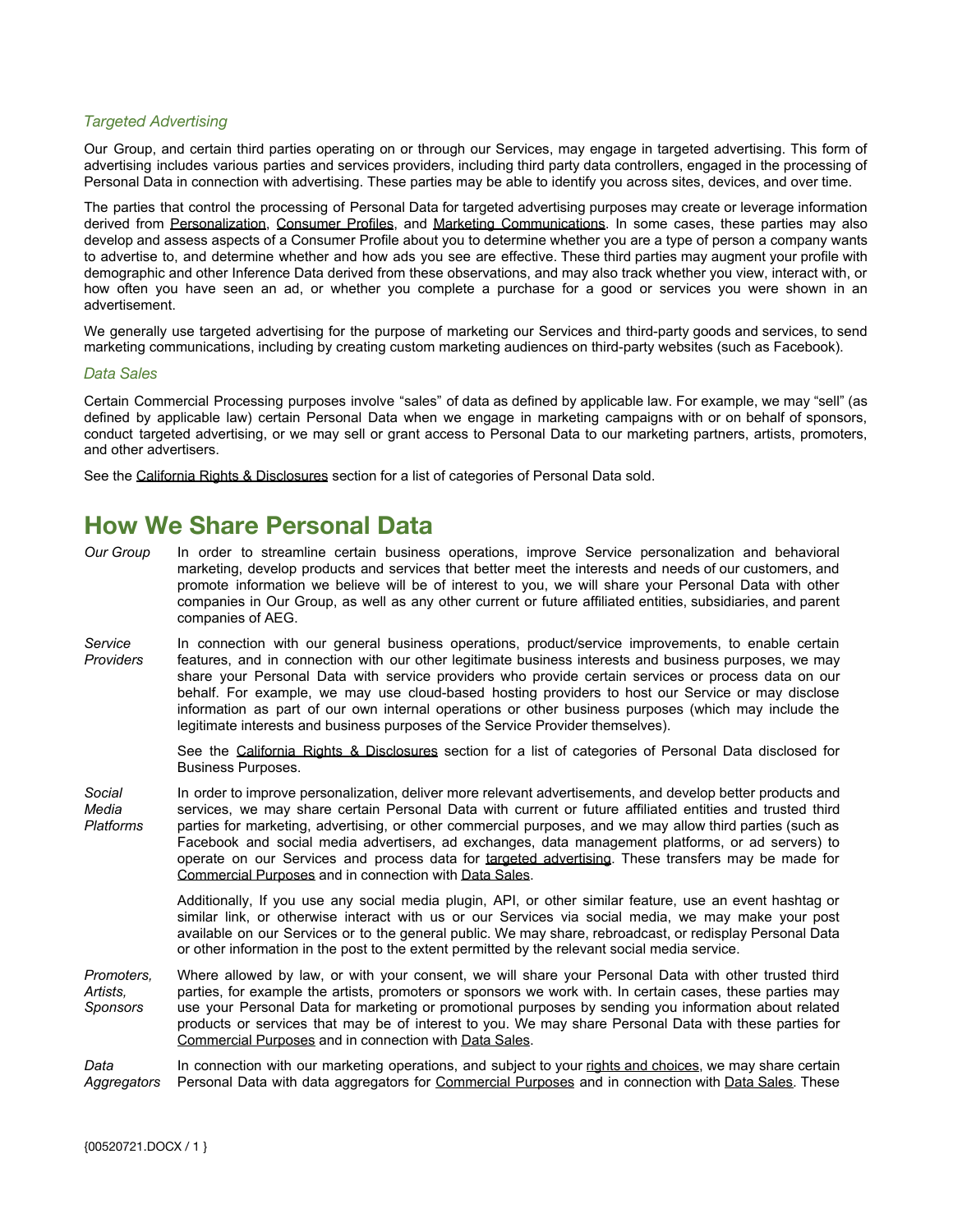disclosures/sales can help better personalize our Services, the services of third parties, enrich [Consumer](#page-8-1) [Profiles](#page-8-1) and help ensure that you see advertisements that are more relevant to your interests.

- *Successors* Your Personal Data may be shared if we go through a business transition, such as a merger, acquisition, liquidation, or sale of all or a portion of our assets. For example, Personal Data may be part of the assets transferred, or may be disclosed (subject to confidentiality restrictions) during the due diligence process for a potential transaction.
- *Lawful Recipients* In limited circumstances, we may, without notice or your consent, access and disclose your Personal Data, any communications sent or received by you, and any other information that we may have about you to the extent we believe such disclosure is legally required, to prevent or respond to a crime, to investigate violations of our Terms of Use, in the vital interests of us or any person, or in such other circumstances as may be required or permitted by law. Note, these disclosures may be made to governments that do not ensure the same degree of protection of your Personal Data as your home jurisdiction. We may, in our sole discretion (but without any obligation), object to the disclosure of your Personal Data to such parties.

# <span id="page-10-1"></span>**International Transfers of Your Personal Data**

If you are located outside the US, your Personal Data may be transferred to and/or processed in a location outside of the European Economic Area (EEA).

Your Personal Data may also be processed by staff operating in the United States or outside the EEA working for us, other members of Our Group or third-party data processors. Such staff may be engaged in, among other things, the provision of our Services to you, the processing of transactions and/or the provision of support services.

Some countries outside the EEA do not have laws that protect your privacy rights as extensively as those in the EEA. However, if we do transfer your Personal Data to other territories, we will put in place appropriate safeguards to ensure that your Personal Data are properly protected and processed only in accordance with this Policy. We may transfer Personal Data from the EEA to the US using the EU standard contractual clauses, the EU-U.S. Privacy Shield Program, under Binding Corporate Rules, or other lawful mechanisms. You can obtain more information about the safeguards we put in place by [contacting us](#page-1-1) using the information below.

# <span id="page-10-2"></span>**How We Retain Your Personal Data**

We retain Personal Data for so long as it, in our discretion, remains relevant to its purpose, and in any event, for so long as is required by law. This period may be different if required by law, or if we need to retain data in order to respond to claims, to protect our rights or the rights of a third party. We will review retention periods periodically and may sometimes pseudonymize or anonymize data held for longer periods, if appropriate.

# <span id="page-10-0"></span>**Your Rights & Choices**

You may have certain rights and choices regarding the Personal Data we process. Please note, these rights may vary based on the country or state where you reside, and our obligations under applicable law.

- Additional information regarding individuals' rights & choices in California are available [here.](#page-13-0)
- Additional information regarding individuals' rights & choices in the EU/EEA/Switzerland/Cayman Islands are available [here.](#page-12-0)

#### <span id="page-10-3"></span>Your Rights

To the extent applicable law grants you the right to do so, and subject to any necessary verification, you may have the right to:

- request that we provide you with a copy of the Personal Data which we hold about you;
- request that we update any of your Personal Data which are inaccurate or incomplete;
- request that we delete any of your Personal Data which we are holding; or
- request that we provide your Personal Data to you or a third-party provider of services in a structured, commonly-used and machine-readable format.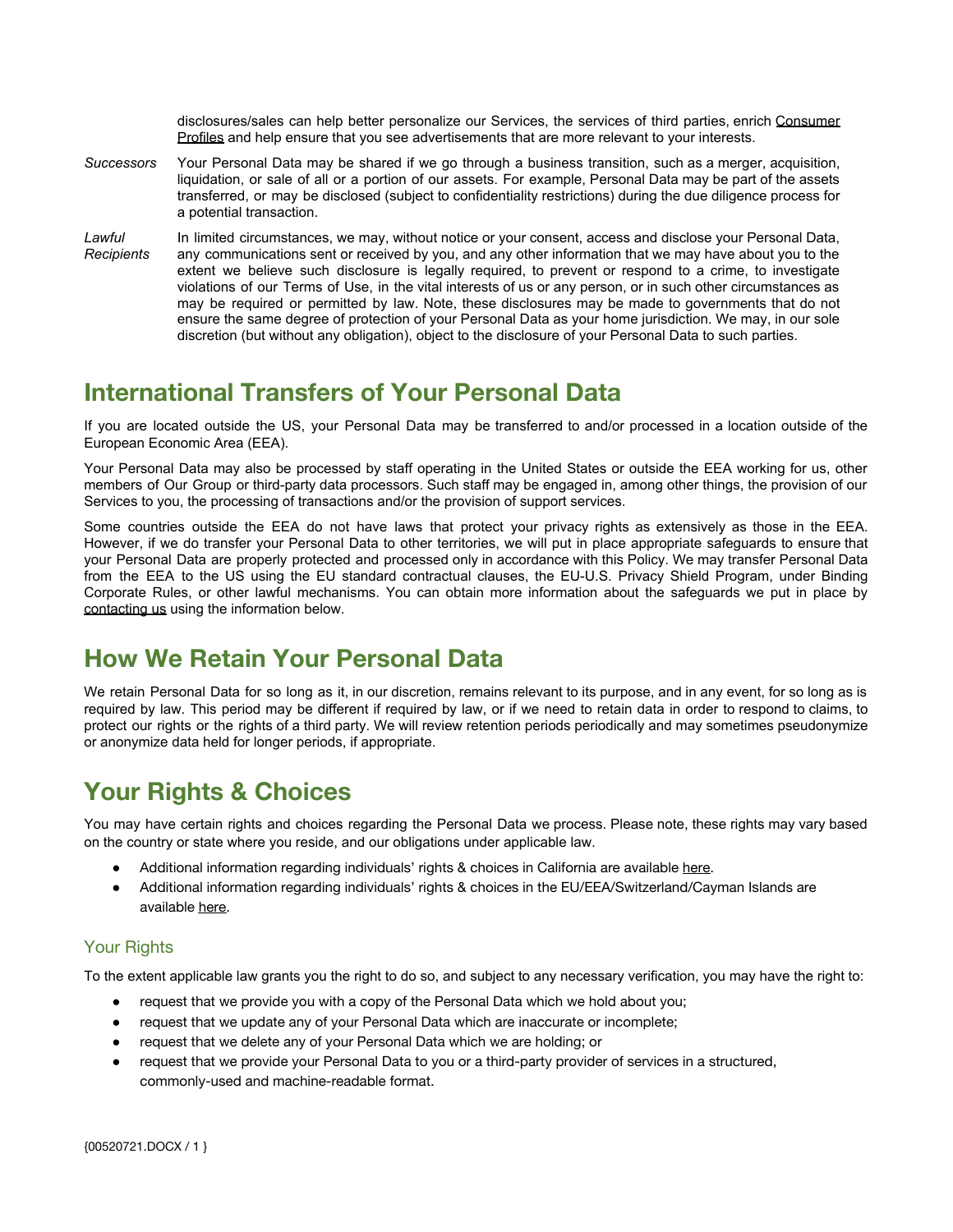To submit a request, you may contact our Data [Privacy](#page-1-1) Team. Please include your name, email address and postal address with your request, and we may require proof of your identity to complete your request.

#### <span id="page-11-0"></span>Your Choices

#### *Marketing Communications.*

You can withdraw your consent to receive marketing communications by clicking on the unsubscribe link in an email or by adjusting the push message settings for the mobile application, or for other communications, by [contacting](#page-1-1) us using the information below. To opt-out of the collection of information relating to email opens, configure your email so that it does not load images in our emails.

#### *Withdrawing Your Consent/Opt-Out*

Where we are processing your Personal Data based on your consent, you may change your mind and withdraw your consent at any time. The consequence of you withdrawing consent might be that we cannot perform certain services for you, such as location-based services, personalizing or making relevant certain types of advertising, or other services conditioned on your consent or choice not to opt-out.

#### *Location Preferences*

You may control or limit location data that we collect through our Services by changing your preferences in your device's location services preferences menu, or through your choices regarding the use of Bluetooth, WiFi, and other network interfaces you may use to interact with our Services. However, please note that use of RFID technologies may be necessary for you to access certain Events and Venues, and the functioning of hardware required for certain processing of Personal Data. Note, general location data may still be collected if you opt out of specific location services.

#### *Do-Not-Track*

Our Services do not respond to your browser's do-not-track request. If you do not want information collected through the use of cookies, you can manage/deny cookies (and certain technologies) using your browser's settings menu. You must opt out of third-party services directly via the third party. For example, to opt-out of Google's analytic and marketing services, visit [Google Analytics Terms of Use](http://www.google.com/analytics/tos.html), the [Google Policy,](http://www.google.com/privacypolicy.html) or [Google Analytics Opt-out](https://tools.google.com/dlpage/gaoptout?hl=en-GB).

#### *Advertising*

You may opt out or withdraw your consent to behavioral advertising. In some cases, we may be able to process third party opt-out requests directly (e.g. when you click the "do not sell my info" link), however in some cases, you must opt out of third party services directly via the third party. For example, to opt out of Google's use of cookies, visit Google's Ads Settings, [here](https://adssettings.google.com/). To opt out from Facebook Custom Audience Pixel, visit their customer support page [here](https://www.facebook.com/help/247395082112892). To learn more about how to opt out of Twitter's use of audience pixels, visit the Twitter help page [here.](https://support.twitter.com/articles/20170407) If you wish to take steps to opt-out of tracking by certain online advertisers, you can visit the Digital Advertising Alliance's opt-out page at <http://www.aboutads.info/choices> or the Network Advertising Initiative at [www.networkadvertising.org/optout\\_nonppii.asp](http://www.networkadvertising.org/optout_nonppii.asp). You can limit or opt out of our processing for behavioral advertising by [contacting us](#page-1-1).

#### *Data Sales*

If you are a California Resident, or otherwise have the right to opt out of data sales, you may do so through our Customer Portal or by calling us at 1-833-391-0116. We may deny requests that we determine in good faith and with reasonable cause to be fraudulent.

#### *Regional Rights*

See the [California](#page-13-0) Rights section for additional information regarding data sale opt-out verification, and your California privacy rights.

Residents and others in the EU may have rights under EU law. See the [EU Rights](#page-12-0) section for additional information.

### <span id="page-11-1"></span>**How We Protect Your Personal Data**

We use industry standard technical and organizational security measures to protect your Personal Data. We cannot guarantee the security of your Personal Data when you transmit it to us, and any such transmission is at your own risk.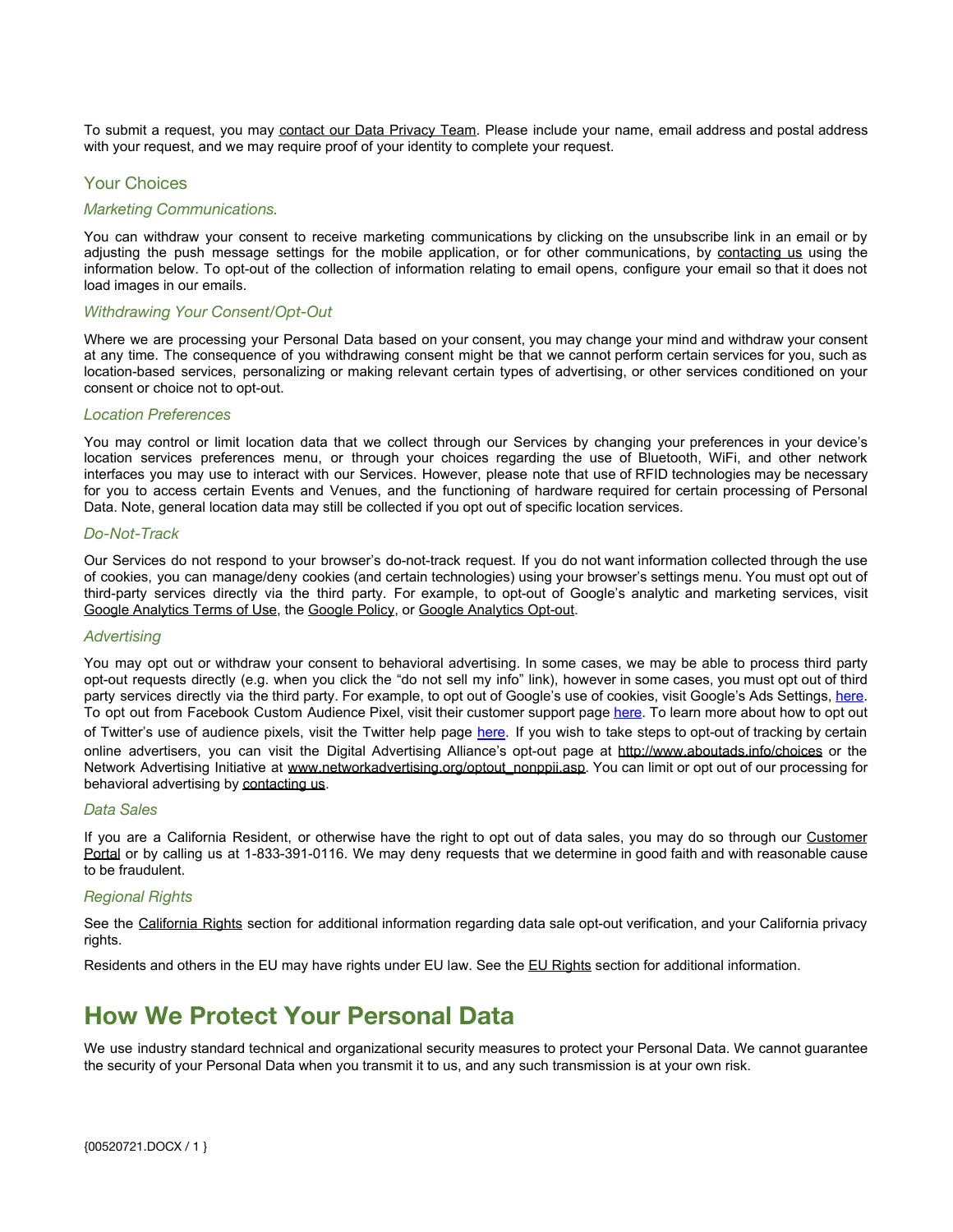Where we have given you (or where you have chosen) a password which enables you to access one of our Services, you are responsible for keeping this password confidential. We ask you not to share a password with anyone.

### <span id="page-12-1"></span>**Third Party Websites and Mobile Applications**

We are not responsible for the privacy policies, content or security of any linked third-party websites or mobile applications. We recommend that you check the privacy and security policies of each and every website and mobile application that you visit.

In some instances, a third party may operate or host a contest/sweepstakes on our websites or mobile applications and collect your Personal Data. In those cases, where we are not the operator or host of the contest/sweepstakes, we have no control over the Personal Data collected and accordingly urge you to review the third party's privacy policy before participating.

### <span id="page-12-2"></span>**Minors**

Our Services are neither directed at nor intended for use by children under the age of 13 in the US, or under the age of 13 to 16 in the EU, depending on the local jurisdiction. We generally collect information relating to minors only from parents or with parental consent and do not knowingly collect Personal Data from such minors directly. If we learn that we have inadvertently done so, we will promptly delete such Personal Data if required by law. Do not access or use the Services if you are not of the age of majority in your jurisdiction unless you have the consent of your parent or guardian.

# <span id="page-12-3"></span>**Changes to Our Policy**

We reserve the right to change our Policy from time to time. Any such changes will be posted on this page so that we can keep you informed about how we process your Personal Data. We recommend that you consult this page frequently. Your continued use of our Services shall constitute your acceptance of any revised Policy.

# <span id="page-12-0"></span>**Additional Rights and Disclosures: EU/EEA, Switzerland, Cayman Islands, etc.**

#### <span id="page-12-4"></span>Your Rights

Under the GDPR and analogous legislation, you may have the following rights in addition to those set forth in the Rights & Choices section above, subject to your submission of an appropriately verified request. You may exercise any of these rights by sending an email to privacypolicy@aegworldwide.com.

- *Access* You may have a right to know what information we collect, use, disclose, or sell, and you may have the right to receive a list of that Personal Data and a list of the third parties (or categories of third parties) with whom we have received or shared Personal Data, to the extent required and permitted by law.
- *Rectification* You may correct any Personal Data that we hold about you to the extent required and permitted by law.
- *Delete* To the extent required by applicable law, you may request that we delete your Personal Data from our systems. We may delete your data entirely, or we may anonymize or aggregate your information such that it no longer reasonably identifies you. Contact us as part of your request to determine how your Personal Data will be erased in connection with your request.
- *Data Export* To the extent required by applicable law, we will send you a copy of your Personal Data in a common portable format of our choice.
- *Objection* You may have the right under applicable law to object to our processing of your Personal Data that we undertake without your consent in connection with our legitimate business interests (including any processing specified as such, or processed under this Policy for a [Business](#page-7-0) [Purpose\)](#page-7-0). Note that we may not be required to cease, or limit processing based solely on that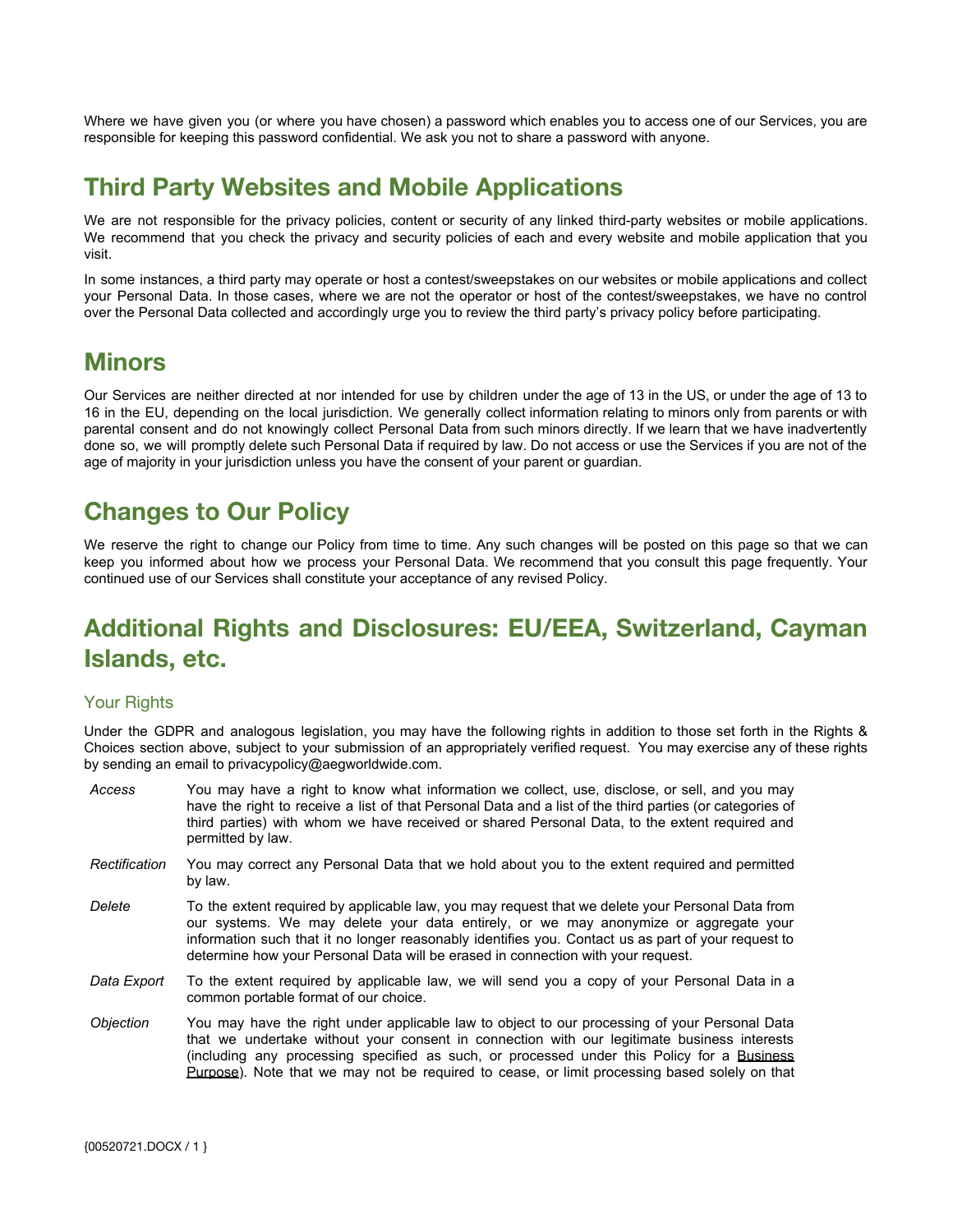objection, and we may continue processing where our interests in processing are balanced against individuals' privacy interests.

You may also object to processing for direct marketing purposes. We will cease processing upon your objection to such processing.

*Regulator Contact* You may have the right to file a complaint with regulators about our processing of Personal Data. To do so, please contact your local data protection or consumer protection authority.

### <span id="page-13-0"></span>**Additional Rights and Disclosures: California**

#### <span id="page-13-1"></span>Your California Privacy Rights

Under the California Consumer Privacy Act ("**CCPA**") and other California laws, California residents may have the following rights in addition to those set forth in the Rights & [Choices](#page-10-0) section above, subject to your submission of an appropriately verified request (see below for verification requirements):

| <b>Right to Know</b>               | You may request the any of following, for the 12 month period preceding your request: (1) the<br>categories of Personal Data we have collected about you, or that we have sold, or disclosed for a<br>commercial purpose; (2) the categories of sources from which your Personal Data was collected;<br>(3) the business or commercial purpose for which we collected or sold your Personal Data; (4) the<br>categories of third parties to whom we have sold your Personal Data, or disclosed it for a<br>business purpose; and (5) the specific pieces of Personal Data we have collected about you. |
|------------------------------------|--------------------------------------------------------------------------------------------------------------------------------------------------------------------------------------------------------------------------------------------------------------------------------------------------------------------------------------------------------------------------------------------------------------------------------------------------------------------------------------------------------------------------------------------------------------------------------------------------------|
| Right to<br>Delete                 | You have the right to delete certain Personal Data that we hold about you, subject to exceptions<br>under applicable law.                                                                                                                                                                                                                                                                                                                                                                                                                                                                              |
| Right to<br>Non-Discrimin<br>ation | You have the right to not to receive discriminatory treatment as a result of your exercise of rights<br>conferred by the CCPA.                                                                                                                                                                                                                                                                                                                                                                                                                                                                         |
| Direct<br>Marketing                | You may request a list of Personal Data we have disclosed about you to third parties for direct<br>marketing purposes during the preceding calendar year.                                                                                                                                                                                                                                                                                                                                                                                                                                              |
| Opt-Out of<br>Sale                 | If we engage in sales of data (as defined by applicable law, you may direct us to stop selling or<br>disclosing Personal Data to third parties for commercial purposes.                                                                                                                                                                                                                                                                                                                                                                                                                                |
| Minors'                            | To the extent we have actual knowledge that we collect or maintain personal information of a<br>minor under age 16, those minors between the age of 13 and 16 must opt in to any sales of<br>personal information (as defined under CCPA), and minors under the age of 13 must have a<br>parent consent to sales of personal information (as defined under CCPA). All minors have the<br>right to opt-out later at any time.                                                                                                                                                                           |
|                                    | Minors under age 13 may have other rights under the Children's Online Privacy Protection Act<br>("COPPA").                                                                                                                                                                                                                                                                                                                                                                                                                                                                                             |
| Minors' User<br>Content            | Individuals under the age of 18 in California can delete or remove posts using the same deletion<br>or removal procedures described above, or otherwise made available through the Services. If you<br>have questions about how to remove your posts or if you would like additional assistance with<br>deletion you can contact us. We will work to delete your information, but we cannot guarantee<br>comprehensive removal of that content or information posted through the Services.                                                                                                             |

#### <span id="page-13-2"></span>Submission of Requests

You may submit requests, as follows (see below for summary of required verification information):

*Opt-Out of Sale* You may visit our Rights portal here

You may call us at: 1-833-391-0116. You will be directed to leave a voicemail where you will provide your email address and desire to Opt-Out of Sale.

*Right to Know* You may visit our Rights portal here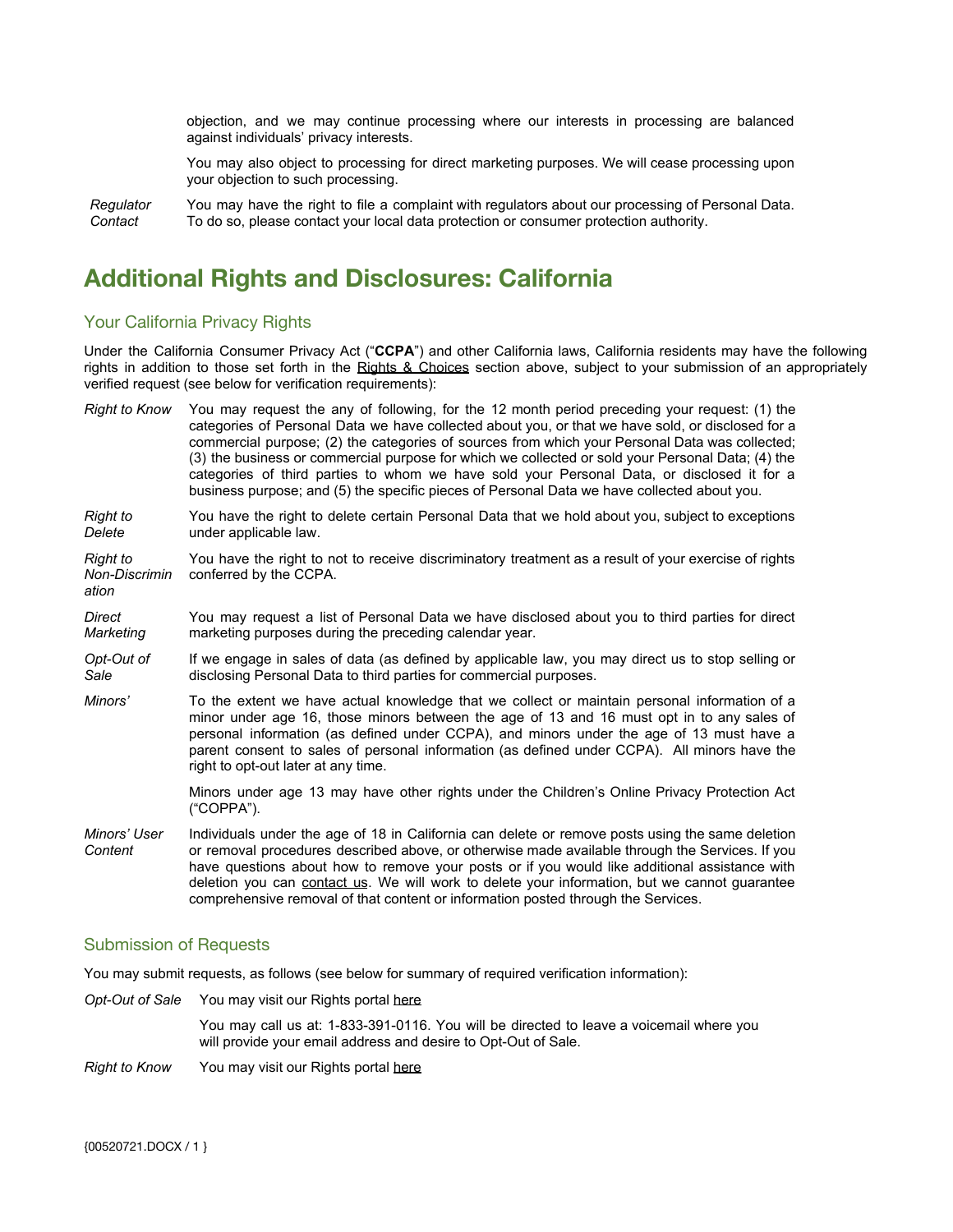|                        | You may call us at: 1-833-391-0116 You will be directed to leave a voicemail where you<br>will provide your email address, phone number and address we have on file for you along<br>with your desire to know what Information we have on you. |
|------------------------|------------------------------------------------------------------------------------------------------------------------------------------------------------------------------------------------------------------------------------------------|
| <b>Right to Delete</b> | You may visit our Rights portal here                                                                                                                                                                                                           |
|                        | You may call us at: 1-833-391-0116. You will be directed to leave a voicemail where you<br>will provide your email address, phone number and address we have on file for you along<br>with your desire to have your data deleted.              |
| Direct<br>Marketing    | You may request a list of any relevant direct marketing disclosures via email to our privacy<br>team at privacypolicy@aegworldwide.com.                                                                                                        |

#### <span id="page-14-0"></span>Verification of Requests

All rights requests must be verified to ensure that the individual making the request is authorized to make that request, to reduce fraud, and to ensure the security of your Personal Data. We may require that you provide the email address we have on file for you (and verify that you can access that email account) as well as an address, phone number, or other data we have on file, in order to verify your identity. If an agent is submitting the request on your behalf, we reserve the right to validate the agent's authority to act on your behalf.

#### <span id="page-14-1"></span>Data Processing

#### *Categories of Personal Data Disclosed for Business Purposes*

For purposes of the CCPA, we may disclose to Service Providers for "business purposes" the following categories of Personal Data: Identity Data, Contact Data, Location Data, Device/Network Data , Commercial Data, Inference Data, Financial Data, Audio/Visual Data, Biometric Data, Health Data, Biographical Data, Government ID Data, and User Content.

#### *Categories of Personal Data Sold*

For purposes of the CCPA, we may "sell" the following categories of Personal Data processed through our Services: Identity Data, Contact Data, Location Data, Device/Network Data, Commercial Data, Inference Data, and User Content.

| <b>Category of</b><br><b>Data</b> | Category of<br><b>Sources</b>                                                                                                                                                               | Context                                       | <b>Business Purposes</b>                                                                                                                                                                                                                                              | <b>Commercial</b><br><b>Purposes</b>                                                                                                                                     | <b>Category of</b><br><b>Recipients</b>                |
|-----------------------------------|---------------------------------------------------------------------------------------------------------------------------------------------------------------------------------------------|-----------------------------------------------|-----------------------------------------------------------------------------------------------------------------------------------------------------------------------------------------------------------------------------------------------------------------------|--------------------------------------------------------------------------------------------------------------------------------------------------------------------------|--------------------------------------------------------|
| Audio/<br>Visual Data             | From you;<br>Automatic<br>collection;<br>Service<br>Providers                                                                                                                               | <b>Closed Circuit</b><br>Television<br>(CCTV) | Service Provision and<br>Contractual Obligations;<br>Security and Incident<br>Detection; Compliance,<br>health, safety, public<br>interest; Aggregated data;<br><b>Other Business Purposes</b>                                                                        | None                                                                                                                                                                     | Service Providers;<br>Successors; Lawful<br>Recipients |
|                                   |                                                                                                                                                                                             | When you<br>attend our<br>Events<br>Venues    |                                                                                                                                                                                                                                                                       |                                                                                                                                                                          |                                                        |
| <b>Biometric</b><br>Data          | From you;<br>Service<br>Providers                                                                                                                                                           | When you<br>attend our<br>Events<br>Venues    | Service Provision and<br>Contractual Obligations;<br>Security and Incident<br>Detection; Compliance,<br>health, safety, public<br>interest; Other Business<br>Purposes                                                                                                | None                                                                                                                                                                     | Service Providers;<br>Successors; Lawful<br>Recipients |
| Commercial<br>Data                | From you;<br>Automatic<br>Events<br>collection;<br>Venues<br>Service<br>When you<br>providers;<br>make a<br>Promoters and<br>event partners;<br>other<br>Data we<br>create/infer<br>Service | When you<br>attend our                        | Service Provision and<br>Contractual Obligations;<br>Internal Processing and<br>Service Improvement;<br>Security and Incident<br>Detection; Compliance,<br>health, safety, public<br>interest; Aggregated data;<br>Personalization; Other<br><b>Business Purposes</b> | Personalization<br>& Customer<br>Providers:<br>Profiles;<br>Promoters, Artists,<br>Marketing<br>Communication<br>s; Targeted<br>advertising;<br>Recipients<br>Data Sales | Our Group; Service                                     |
|                                   |                                                                                                                                                                                             | purchase or<br>transaction<br>through our     |                                                                                                                                                                                                                                                                       |                                                                                                                                                                          | Sponsors; Data<br>Aggregators;<br>Successors; Lawful   |

#### *Right to Know*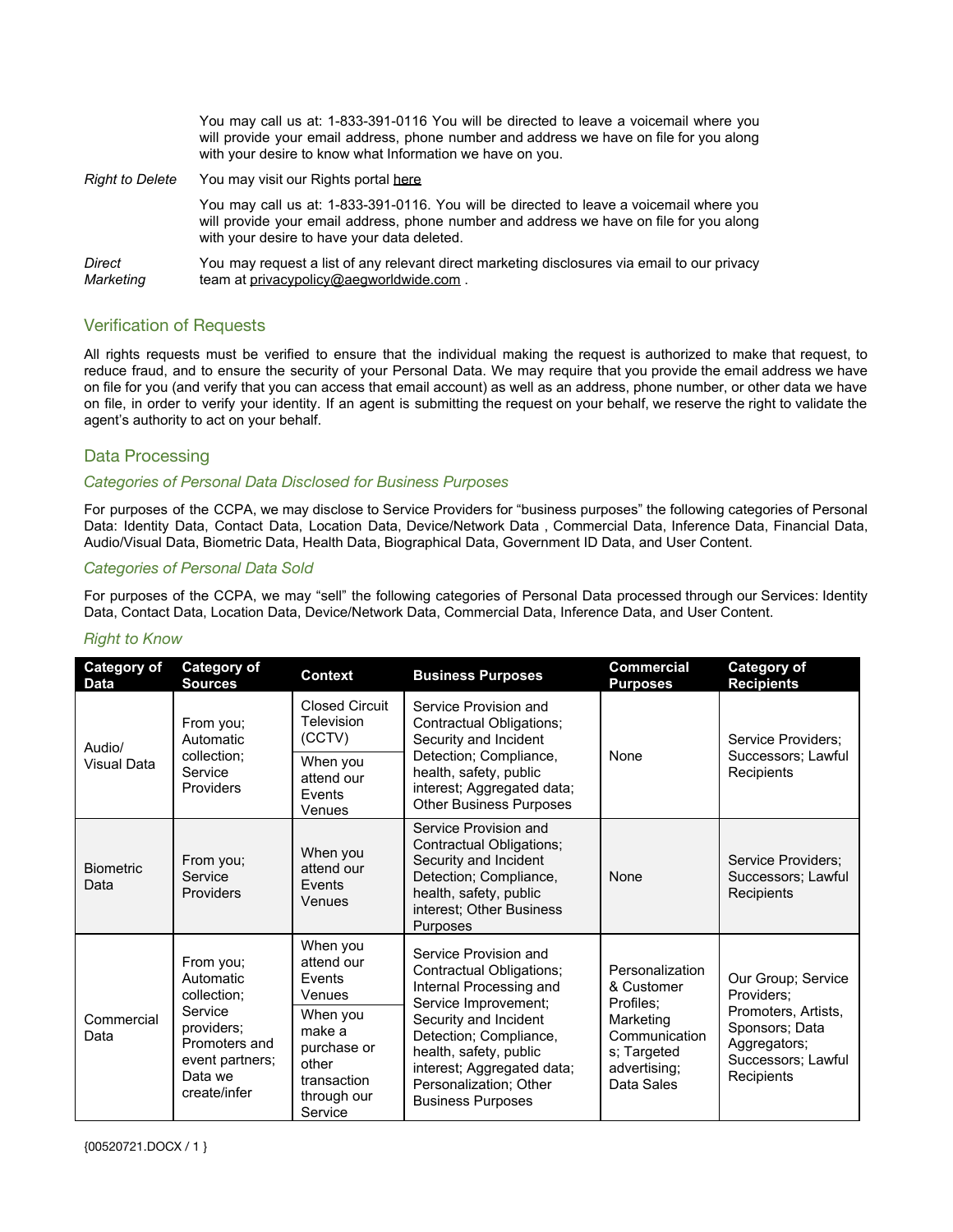| Contact<br>Data | Automatic<br>collection;<br>Service<br>providers;<br>Promoters and<br>event partners;<br>Aggregators<br>and advertisers;<br>Social media<br>companies;<br>Data we<br>create/infer | Cookies and<br>other tracking<br>technologies                                       | Service Provision and<br>Contractual Obligations;<br>Internal Processing and<br>Service Improvement;<br>Security and Incident<br>Marketing<br>Detection; Compliance,<br>health, safety, public<br>interest; Aggregated data;<br>Personalization; Other<br><b>Business Purposes</b> |                                                            | Our Group; Service<br>Providers; Social<br>Media Platforms;<br>Promoters, Artists,<br>Sponsors; Data<br>Aggregators;<br>Successors; Lawful<br>Recipients |
|-----------------|-----------------------------------------------------------------------------------------------------------------------------------------------------------------------------------|-------------------------------------------------------------------------------------|------------------------------------------------------------------------------------------------------------------------------------------------------------------------------------------------------------------------------------------------------------------------------------|------------------------------------------------------------|----------------------------------------------------------------------------------------------------------------------------------------------------------|
|                 | From you;<br>Automatic<br>collection;<br>Service<br>providers;<br>Promoters and                                                                                                   | Feedback and<br>Surveys                                                             |                                                                                                                                                                                                                                                                                    | Personalization<br>& Customer<br>Profiles:                 |                                                                                                                                                          |
|                 | event partners;<br>Aggregators<br>and advertisers;<br>Social media<br>companies;<br>Data we<br>create/infer                                                                       | When you<br>access or use<br>our Digital<br>Services                                |                                                                                                                                                                                                                                                                                    |                                                            |                                                                                                                                                          |
|                 | From you;<br>Automatic<br>collection;<br>Service<br>providers;<br>Promoters and<br>event partners;<br>Aggregators<br>and advertisers:<br>Data we<br>create/infer                  | When you<br>make a<br>purchase or<br>other<br>transaction<br>through our<br>Service |                                                                                                                                                                                                                                                                                    | Communication<br>s; Targeted<br>advertising;<br>Data Sales |                                                                                                                                                          |
|                 |                                                                                                                                                                                   | When you<br>attend our<br>Events<br>Venues                                          |                                                                                                                                                                                                                                                                                    |                                                            |                                                                                                                                                          |
|                 |                                                                                                                                                                                   | When you<br>contact us or<br>submit<br>information to<br>us                         |                                                                                                                                                                                                                                                                                    |                                                            |                                                                                                                                                          |
|                 | From you;<br>Service<br>providers;<br>Promoters and<br>event partners;<br>Social media<br>companies                                                                               | When you<br>enter a contest<br>or other<br>promotion                                |                                                                                                                                                                                                                                                                                    |                                                            |                                                                                                                                                          |
|                 | From you;<br>Automatic<br>collection;<br>Service<br>Providers: Data<br>we create/infer                                                                                            | Employment &<br>Service<br>Provider<br>Applications                                 | Service Provision and<br>Contractual Obligations;<br>Security and Incident<br>Detection; Compliance,<br>health, safety, public<br>interest; Aggregated data;<br><b>Other Business Purposes</b>                                                                                     | None                                                       | Service Providers;<br>Successors; Lawful<br>Recipients                                                                                                   |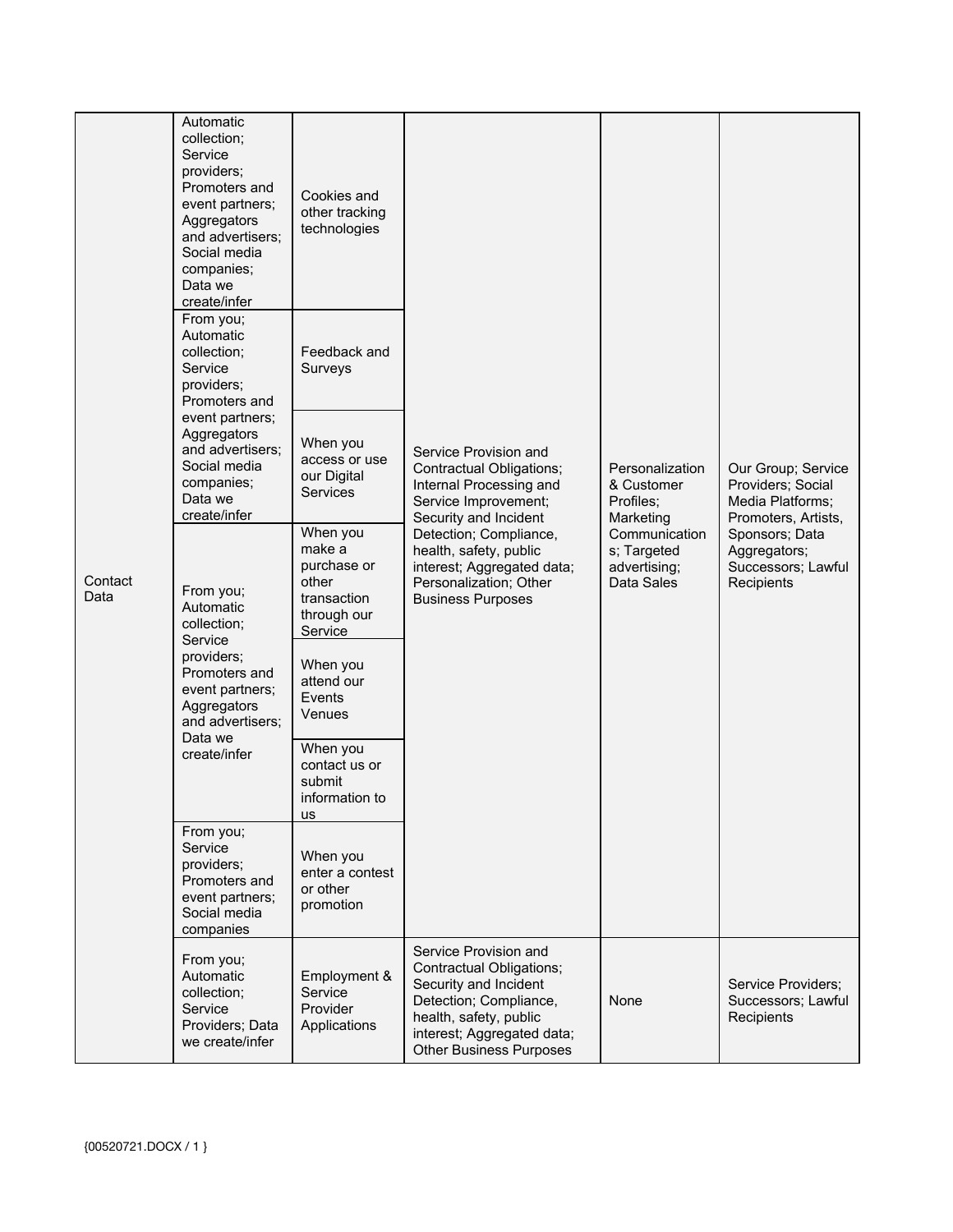| Device/Netw<br>ork Data | Automatic<br>collection;<br>Service<br>providers;<br>Promoters and<br>event partners;<br>Aggregators<br>and advertisers;<br>Social media<br>companies;<br>Data we<br>create/infer<br>Automatic<br>collection;<br>Service<br>providers; | Cookies and<br>other tracking<br>technologies<br>When you<br>access or use<br>our Digital<br>Services | Service Provision and<br>Contractual Obligations;<br>Internal Processing and<br>Service Improvement;<br>Security and Incident<br>Detection; Compliance,<br>health, safety, public<br>interest; Aggregated data;<br>Personalization; Other<br><b>Business Purposes</b> | Personalization<br>& Customer<br>Profiles:<br>Marketing<br>Communication<br>s; Targeted<br>advertising;<br>Data Sales | Our Group; Service<br>Providers; Social<br>Media Platforms;<br>Promoters, Artists,<br>Sponsors; Data<br>Aggregators;<br>Successors; Lawful<br>Recipients |
|-------------------------|----------------------------------------------------------------------------------------------------------------------------------------------------------------------------------------------------------------------------------------|-------------------------------------------------------------------------------------------------------|-----------------------------------------------------------------------------------------------------------------------------------------------------------------------------------------------------------------------------------------------------------------------|-----------------------------------------------------------------------------------------------------------------------|----------------------------------------------------------------------------------------------------------------------------------------------------------|
|                         | Promoters and<br>event partners;<br>Aggregators<br>and advertisers;<br>Data we<br>create/infer<br>From you;<br>Automatic<br>collection;<br>Service<br>providers;                                                                       | When you<br>attend our<br>Events<br>Venues<br>When you<br>make a<br>purchase or                       |                                                                                                                                                                                                                                                                       |                                                                                                                       | Our Group; Service<br>Providers;<br>Promoters, Artists,<br>Sponsors; Data<br>Aggregators;<br>Successors; Lawful                                          |
|                         | Promoters and<br>event partners;<br>Aggregators<br>and advertisers;<br>Data we<br>create/infer                                                                                                                                         | other<br>transaction<br>through our<br>Service                                                        |                                                                                                                                                                                                                                                                       |                                                                                                                       | Recipients                                                                                                                                               |
| Biographical<br>Data    | From you;<br>Automatic<br>collection;<br>Service<br>Providers; Data<br>we create/infer                                                                                                                                                 | Employment &<br>Service<br>Provider<br>Applications                                                   | Service Provision and<br>Contractual Obligations;<br>Security and Incident<br>Detection; Compliance,<br>health, safety, public<br>interest; Aggregated data;<br><b>Other Business Purposes</b>                                                                        | None                                                                                                                  | Service Providers;<br>Successors; Lawful<br>Recipients                                                                                                   |
| Financial<br>Data       | From you;<br>Service<br>Providers                                                                                                                                                                                                      | When you<br>make a<br>purchase or<br>other<br>transaction<br>through our<br>Service                   | Service Provision and<br>Contractual Obligations;<br>Security and Incident<br>Detection; Compliance,<br>health, safety, public<br>interest; Aggregated data;<br><b>Other Business Purposes</b>                                                                        | Personalization<br>& Customer<br>Profiles;<br>Targeted<br>advertising                                                 | Our Group; Service<br>Providers;<br>Promoters, Artists,<br>Sponsors;<br>Successors; Lawful<br>Recipients                                                 |
|                         | From you;<br>Automatic<br>collection;<br>Service<br>Providers; Data<br>we create/infer                                                                                                                                                 | Employment &<br>Service<br>Provider<br>Applications                                                   |                                                                                                                                                                                                                                                                       | None                                                                                                                  | Service Providers;<br>Successors; Lawful<br>Recipients                                                                                                   |
| Government<br>ID Data   | From you;<br>Automatic<br>collection;<br>Service<br>Providers; Data<br>we create/infer                                                                                                                                                 | Employment &<br>Service<br>Provider<br>Applications                                                   | Service Provision and<br>Contractual Obligations;<br>Security and Incident<br>Detection; Compliance,<br>health, safety, public<br>interest; Aggregated data;<br><b>Other Business Purposes</b>                                                                        | None                                                                                                                  | Service Providers;<br>Successors; Lawful<br>Recipients                                                                                                   |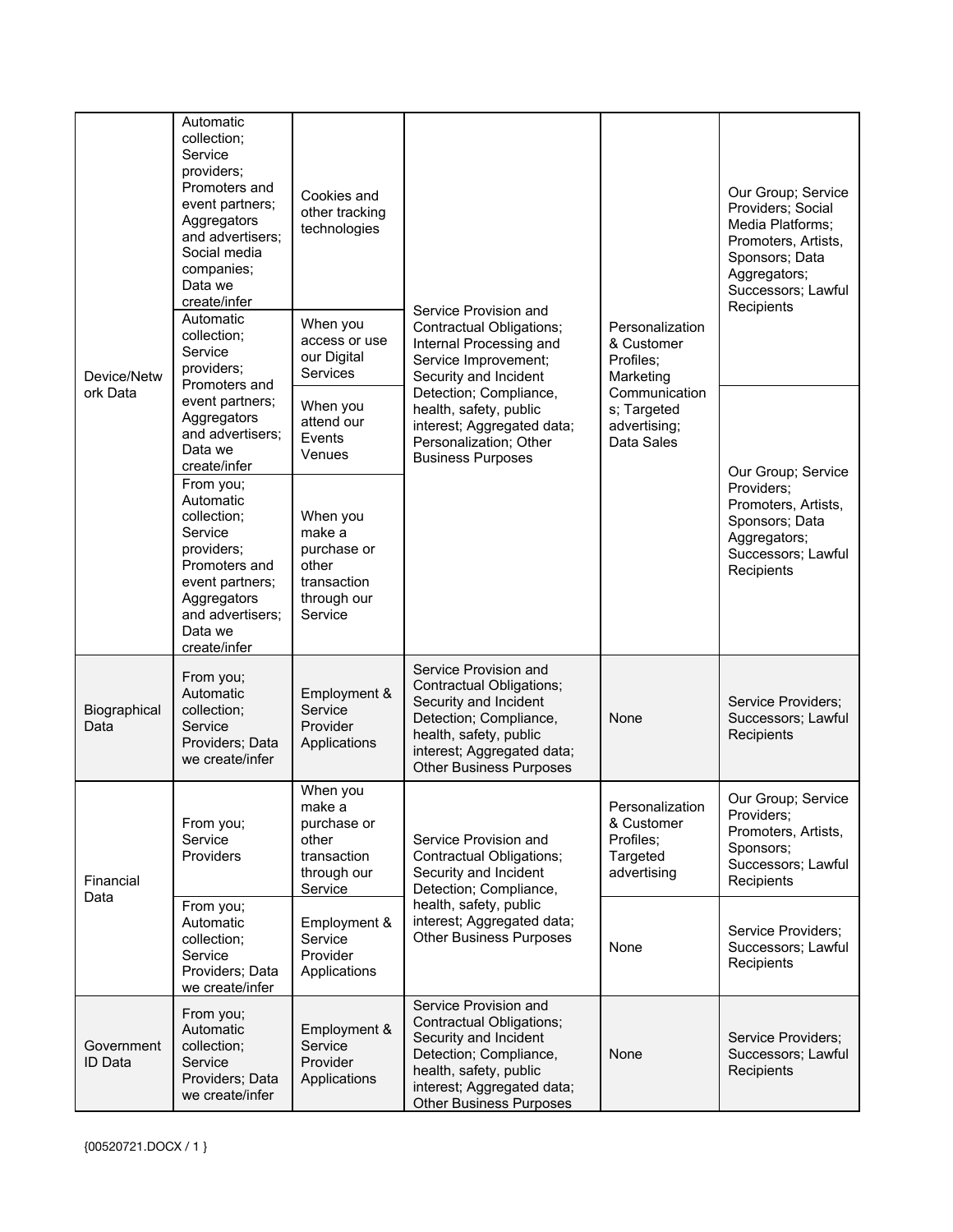|                      | From you;<br>Service<br>Providers                                                                                                                                                                                                                                                                     | When you<br>enter a contest<br>or other<br>promotion               |                                                                                                                                                                                                                                                                       |                                                                                                                       |                                                                                                                                                          |
|----------------------|-------------------------------------------------------------------------------------------------------------------------------------------------------------------------------------------------------------------------------------------------------------------------------------------------------|--------------------------------------------------------------------|-----------------------------------------------------------------------------------------------------------------------------------------------------------------------------------------------------------------------------------------------------------------------|-----------------------------------------------------------------------------------------------------------------------|----------------------------------------------------------------------------------------------------------------------------------------------------------|
| <b>Health Data</b>   | From you;<br>Service<br>Providers                                                                                                                                                                                                                                                                     | When you<br>attend our<br>Events<br>Venues                         | Service Provision and<br><b>Contractual Obligations;</b><br>Security and Incident<br>Detection; Compliance,<br>health, safety, public<br>interest; Aggregated data;<br><b>Other Business Purposes</b>                                                                 | None                                                                                                                  | Service Providers;<br>Successors; Lawful<br>Recipients                                                                                                   |
|                      | Automatic<br>collection;<br>Service<br>providers;<br>Promoters and<br>event partners;<br>Aggregators<br>and advertisers:<br>Social media<br>companies;<br>Data we<br>create/infer                                                                                                                     | Cookies and<br>other tracking<br>technologies                      |                                                                                                                                                                                                                                                                       |                                                                                                                       | Our Group; Service<br>Providers; Social<br>Media Platforms;<br>Promoters, Artists,                                                                       |
| <b>Identity Data</b> | From you;<br>Automatic<br>collection:<br>Service<br>providers;<br>Promoters and<br>event partners;<br>Aggregators<br>and advertisers;<br>Social media<br>companies;<br>Data we<br>create/infer                                                                                                        | Feedback and<br>Surveys                                            | Service Provision and<br>Contractual Obligations;<br>Internal Processing and<br>Service Improvement;<br>Security and Incident<br>Detection; Compliance,<br>health, safety, public<br>interest; Aggregated data;<br>Personalization; Other<br><b>Business Purposes</b> | Personalization<br>& Customer<br>Profiles:<br>Marketing<br>Communication<br>s; Targeted<br>advertising;<br>Data Sales | Sponsors; Data<br>Aggregators;<br>Successors; Lawful<br>Recipients                                                                                       |
|                      |                                                                                                                                                                                                                                                                                                       | When you<br>access or use<br>our Digital<br>Services               |                                                                                                                                                                                                                                                                       |                                                                                                                       |                                                                                                                                                          |
|                      | When you<br>make a<br>From you;<br>purchase or<br>Automatic<br>other<br>collection:<br>transaction<br>Service<br>through our<br>providers;<br>Service<br>Promoters and<br>event partners;<br>Aggregators<br>When you<br>and advertisers:<br>attend our<br>Data we<br>Events<br>create/infer<br>Venues |                                                                    |                                                                                                                                                                                                                                                                       |                                                                                                                       | Our Group; Service<br>Providers:<br>Promoters, Artists,<br>Sponsors; Data                                                                                |
|                      |                                                                                                                                                                                                                                                                                                       |                                                                    |                                                                                                                                                                                                                                                                       | Aggregators;<br>Successors; Lawful<br>Recipients                                                                      |                                                                                                                                                          |
|                      | From you;<br>Automatic<br>collection;<br>Service<br>providers;<br>Social media<br>companies;<br>Data we<br>create/infer                                                                                                                                                                               | When you<br>contact us or<br>submit<br>information to<br><b>us</b> |                                                                                                                                                                                                                                                                       |                                                                                                                       | Our Group; Service<br>Providers; Social<br>Media Platforms;<br>Promoters, Artists,<br>Sponsors; Data<br>Aggregators;<br>Successors; Lawful<br>Recipients |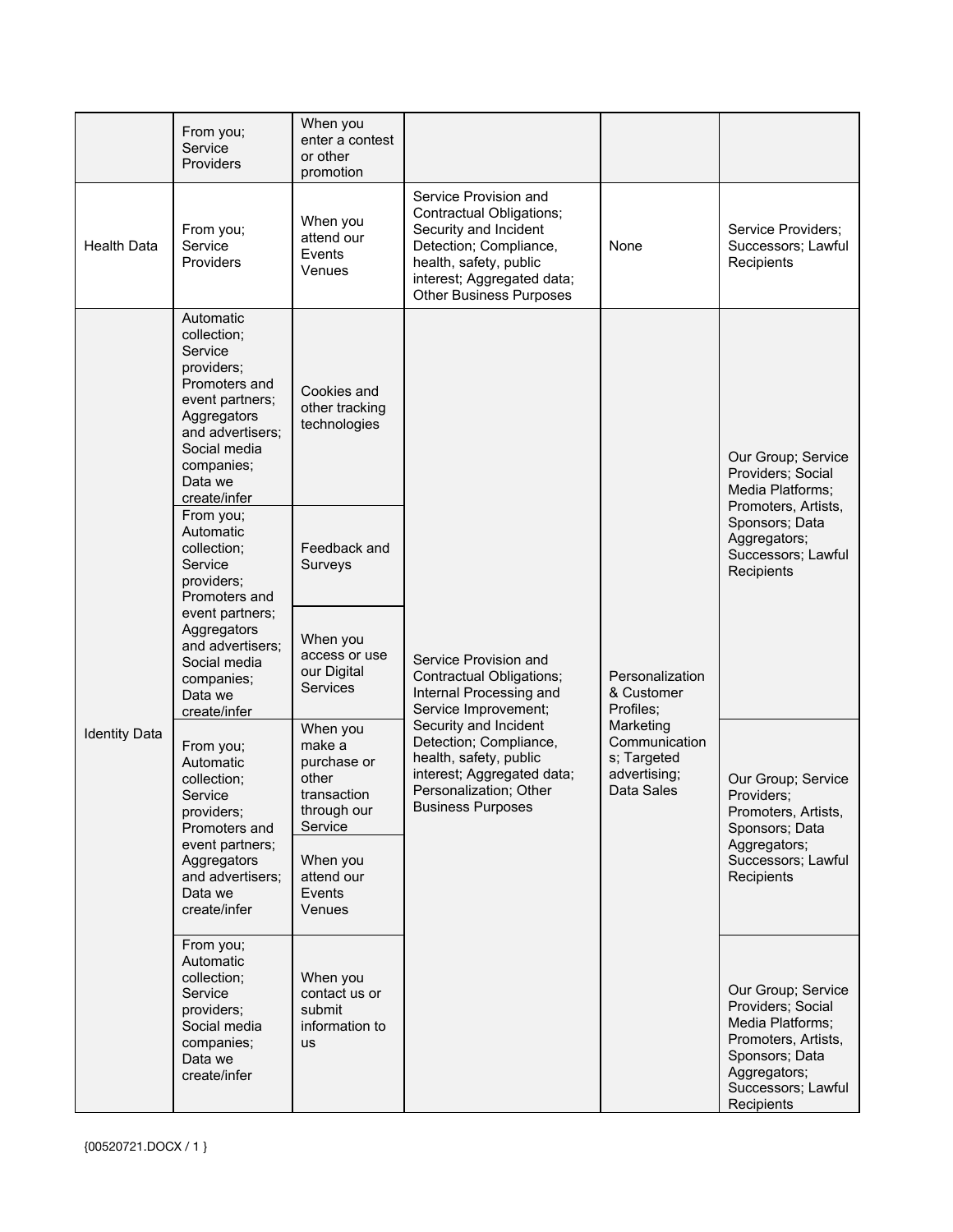|                   | From you;<br>Service<br>providers;<br>Promoters and<br>event partners;<br>Social media<br>companies                                                                                            | When you<br>enter a contest<br>or other<br>promotion |                                                                                                                                                                                                                                                                       |                                                                                                                       |                                                                                                                                                          |
|-------------------|------------------------------------------------------------------------------------------------------------------------------------------------------------------------------------------------|------------------------------------------------------|-----------------------------------------------------------------------------------------------------------------------------------------------------------------------------------------------------------------------------------------------------------------------|-----------------------------------------------------------------------------------------------------------------------|----------------------------------------------------------------------------------------------------------------------------------------------------------|
|                   | From you;<br>Automatic<br>collection;<br>Service<br>Providers; Data<br>we create/infer                                                                                                         | Employment &<br>Service<br>Provider<br>Applications  | Service Provision and<br>Contractual Obligations;<br>Security and Incident<br>Detection; Compliance,<br>health, safety, public<br>interest; Other Business<br>Purposes                                                                                                | None                                                                                                                  | Service Providers;<br>Successors; Lawful<br>Recipients                                                                                                   |
| Inference<br>Data | Automatic<br>collection;<br>Service<br>providers;<br>Promoters and<br>event partners;<br>Aggregators<br>and advertisers;<br>Social media<br>companies;<br>Data we<br>create/infer              | Cookies and<br>other tracking<br>technologies        | Service Provision and<br>Contractual Obligations;<br>Internal Processing and<br>Service Improvement;<br>Security and Incident<br>Detection; Compliance,<br>health, safety, public<br>interest; Aggregated data;<br>Personalization; Other<br><b>Business Purposes</b> | Personalization<br>& Customer<br>Profiles;<br>Marketing<br>Communication<br>s; Targeted<br>advertising;<br>Data Sales | Our Group; Service<br>Providers; Social<br>Media Platforms:<br>Promoters, Artists,<br>Sponsors; Data<br>Aggregators;<br>Successors; Lawful<br>Recipients |
| Interence<br>Data | From you;<br>Automatic<br>collection;<br>Service<br>providers;<br>Promoters and<br>event partners;<br>Aggregators<br>and advertisers;<br>Social media<br>companies;<br>Data we<br>create/infer | Feedback and<br>Surveys                              | Service Provision and<br>Contractual Obligations;<br>Internal Processing and<br>Service Improvement;<br>Security and Incident                                                                                                                                         | Personalization<br>& Customer<br>Profiles;<br>Marketing                                                               | Our Group; Service<br>Providers; Social<br>Media Platforms;<br>Promoters, Artists,<br>Sponsors; Data<br>Aggregators;<br>Successors; Lawful<br>Recipients |
|                   |                                                                                                                                                                                                | When you<br>access or use<br>our Digital<br>Services |                                                                                                                                                                                                                                                                       |                                                                                                                       |                                                                                                                                                          |
|                   | From you;<br>Automatic<br>collection;<br>Service<br>providers;                                                                                                                                 | When you<br>attend our<br>Events<br>Venues           | Detection; Compliance,<br>health, safety, public<br>interest; Aggregated data;<br>Personalization; Other<br><b>Business Purposes</b>                                                                                                                                  | Communication<br>s; Targeted<br>advertising;<br>Data Sales                                                            | Our Group; Service<br>Providers:<br>Promoters, Artists,<br>Sponsors; Data<br>Aggregators;<br>Successors; Lawful<br>Recipients                            |
|                   | Promoters and<br>When you<br>event partners;<br>make a<br>Aggregators<br>purchase or<br>and advertisers;<br>other<br>Data we<br>transaction<br>create/infer<br>through our                     | Service                                              |                                                                                                                                                                                                                                                                       |                                                                                                                       |                                                                                                                                                          |
|                   | From you;<br>Automatic<br>collection;<br>Service<br>Providers; Data<br>we create/infer                                                                                                         | Employment &<br>Service<br>Provider<br>Applications  | Service Provision and<br>Contractual Obligations;<br>Security and Incident<br>Detection; Compliance,<br>health, safety, public<br>interest; Aggregated data;<br><b>Other Business Purposes</b>                                                                        | None                                                                                                                  | Service Providers;<br>Successors; Lawful<br>Recipients                                                                                                   |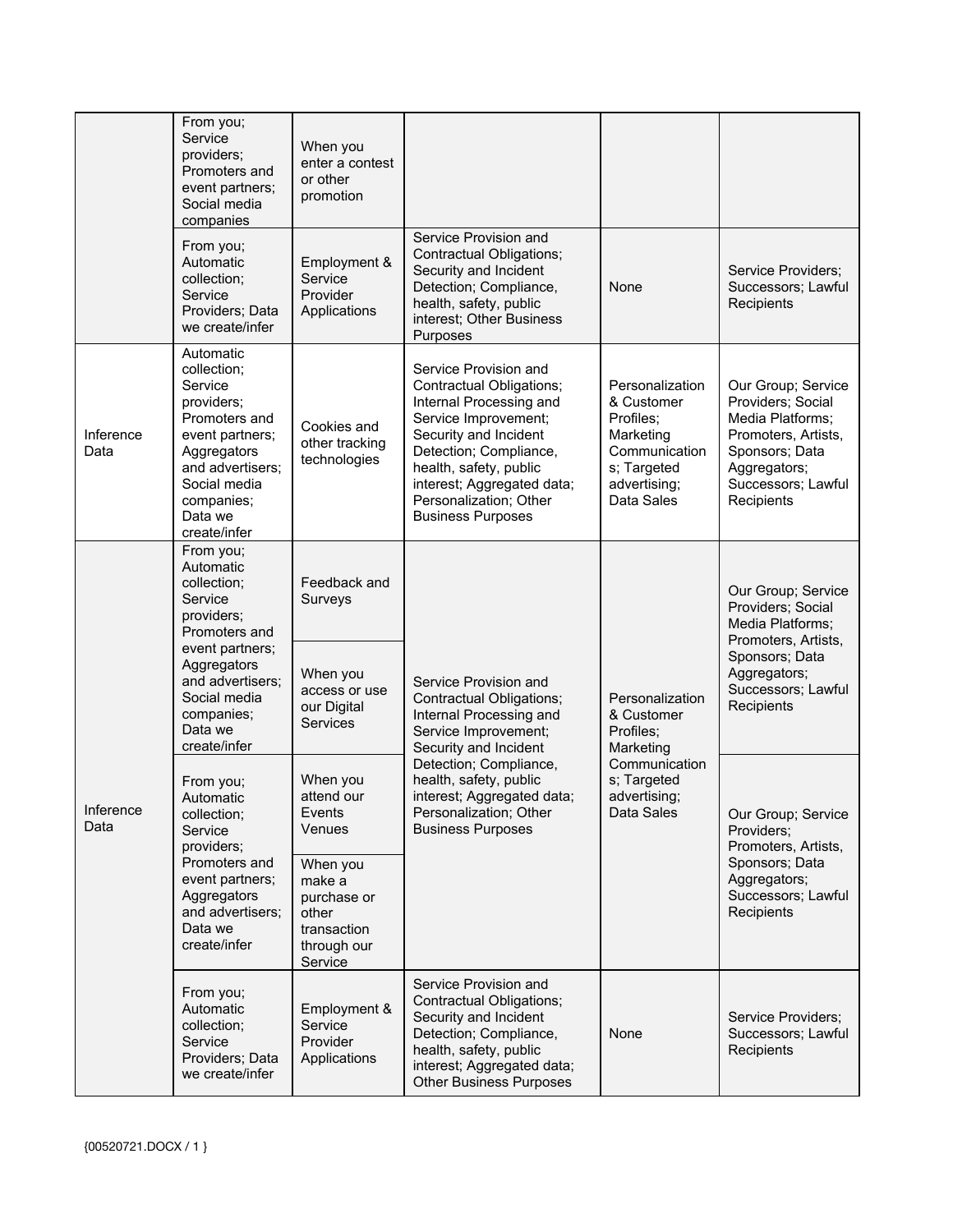| Location<br>Data              | From you;<br>Service<br>Providers                                                                   | When you<br>access or use<br>our Digital<br>Services        | Service Provision and<br>Contractual Obligations;<br>Internal Processing and<br>Service Improvement;<br>Security and Incident<br>Detection; Compliance,<br>health, safety, public              | Personalization<br>& Customer<br>Profiles:<br>Marketing<br>Communication<br>s; Targeted | Our Group; Service<br>Providers; Social<br>Media Platforms:<br>Promoters, Artists,<br>Sponsors; Data<br>Aggregators;<br>Successors; Lawful<br>Recipients<br>Our Group; Service |
|-------------------------------|-----------------------------------------------------------------------------------------------------|-------------------------------------------------------------|------------------------------------------------------------------------------------------------------------------------------------------------------------------------------------------------|-----------------------------------------------------------------------------------------|--------------------------------------------------------------------------------------------------------------------------------------------------------------------------------|
|                               |                                                                                                     | When you<br>attend our<br>Events<br>Venues                  | interest; Aggregated data;<br>Personalization; Other<br><b>Business Purposes</b>                                                                                                               | advertising;<br>Data Sales                                                              | Providers;<br>Promoters, Artists,<br>Sponsors; Data<br>Aggregators;<br>Successors; Lawful<br>Recipients                                                                        |
| Protected<br>Category<br>Data | From you;<br>Automatic<br>collection;<br>Service<br>Providers; Data<br>we create/infer              | Employment &<br>Service<br>Provider<br>Applications         | Service Provision and<br>Contractual Obligations;<br>Security and Incident<br>Detection; Compliance,<br>health, safety, public<br>interest; Aggregated data;<br><b>Other Business Purposes</b> | None                                                                                    | Service Providers;<br>Successors; Lawful<br>Recipients                                                                                                                         |
| Special<br>Category<br>Data   | From you;<br>Automatic<br>collection;<br>Service<br>Providers; Data<br>we create/infer              | Employment &<br>Service<br>Provider<br>Applications         | Service Provision and<br>Contractual Obligations;<br>Security and Incident<br>Detection; Compliance,<br>health, safety, public<br>interest; Aggregated data;<br><b>Other Business Purposes</b> | None                                                                                    | Service Providers;<br>Successors; Lawful<br>Recipients                                                                                                                         |
|                               | From you;<br>Service<br>providers;<br>Promoters and<br>event partners                               | Feedback and<br>Surveys                                     |                                                                                                                                                                                                |                                                                                         |                                                                                                                                                                                |
|                               | From you;<br>Service<br>providers;<br>Promoters and<br>event partners;<br>Social media<br>companies | When you<br>access or use<br>our Digital<br>Services        | Service Provision and<br>Contractual Obligations;<br>Internal Processing and<br>Service Improvement;<br>Security and Incident                                                                  | Personalization<br>& Customer<br>Profiles:<br>Marketing                                 | Our Group; Service<br>Providers; Social<br>Media Platforms;<br>Promoters, Artists,                                                                                             |
| User<br>Content               | From you;<br>Service<br>providers;<br>Social media<br>companies                                     | When you<br>contact us or<br>submit<br>information to<br>us | Detection; Compliance,<br>health, safety, public<br>interest; Aggregated data;<br>Personalization; Other<br><b>Business Purposes</b>                                                           | Communication<br>s; Targeted<br>advertising;<br>Data Sales                              | Sponsors; Data<br>Aggregators;<br>Successors; Lawful<br>Recipients                                                                                                             |
|                               | From you;<br>Service<br>providers;<br>Promoters and<br>event partners;<br>Social media<br>companies | When you<br>enter a contest<br>or other<br>promotion        |                                                                                                                                                                                                |                                                                                         |                                                                                                                                                                                |